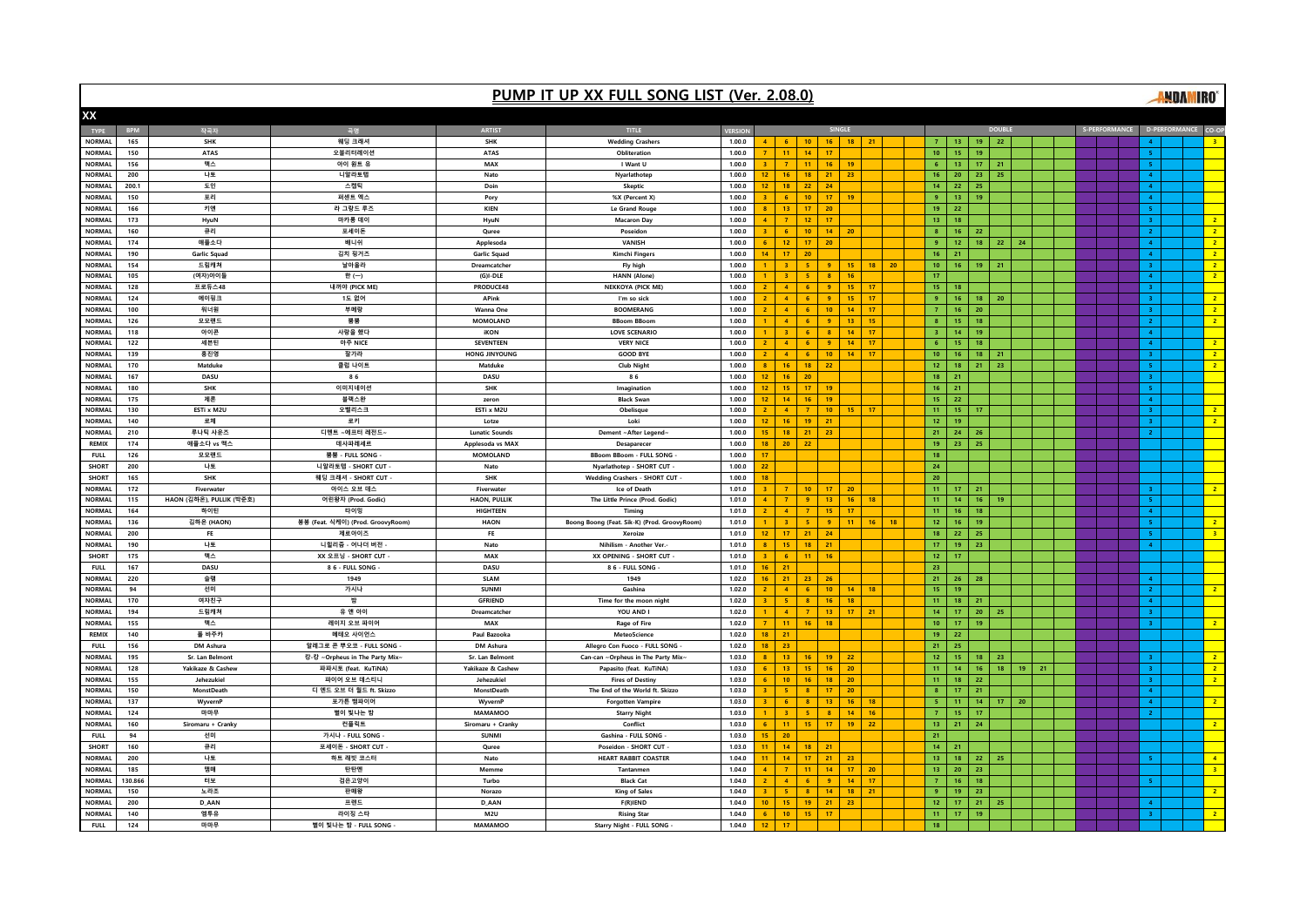| <b>NORMAL</b> | 170         | 스태틱스피어 & 복어수산               | 까르멘 버스                                     | StaticSphere & FUGU SUISAN  | <b>CARMEN BUS</b>                              | 1.05.0 |                 |                  | 18                                |                                   |                       |    | 13 <sup>°</sup>  | $20-1$<br>22            |                 |         |    |    |  |                         |                         |
|---------------|-------------|-----------------------------|--------------------------------------------|-----------------------------|------------------------------------------------|--------|-----------------|------------------|-----------------------------------|-----------------------------------|-----------------------|----|------------------|-------------------------|-----------------|---------|----|----|--|-------------------------|-------------------------|
|               |             |                             |                                            |                             |                                                |        | $12-$           | 16               | 21                                |                                   |                       |    |                  |                         |                 |         |    |    |  |                         |                         |
| <b>NORMAL</b> | 200         | 애플소다                        | 테일즈 오브 펌프니아                                | Applesoda                   | <b>Tales of Pumpnia</b>                        | 1.05.0 | 9 <sup>1</sup>  | 12               | 16<br>19                          |                                   |                       |    | 13               | $-17$<br>20             |                 |         |    |    |  | 3 <sup>1</sup>          | $\overline{2}$          |
| <b>NORMAL</b> | 155         | DM Ashura                   | 오르비트 스테빌라이저                                | DM Ashura                   | <b>Orbit Stabilizer</b>                        | 1.05.0 | 6               | $13-1$           | $16-1$<br>19                      | 21                                |                       |    | 18               | $21 -$<br>23            |                 |         |    |    |  | 3 <sup>1</sup>          |                         |
| <b>NORMAL</b> | 190         | 드림캐쳐                        | 풀문                                         | <b>Dreamcatcher</b>         | <b>Full Moon</b>                               | 1.05.0 | $\overline{2}$  | 4 <sup>1</sup>   | 6 <sup>1</sup><br>16              | 20                                | 22                    |    | 14 <sub>1</sub>  | 20 <sup>°</sup><br>24   |                 |         |    |    |  | $\overline{\mathbf{3}}$ | $\overline{2}$          |
| <b>NORMAL</b> | 200         | HyuN feat. Syepias          | 크로스 소울                                     | HyuN feat. Syepias          | <b>CROSS SOUL</b>                              | 1.05.0 | 8 <sup>1</sup>  | 17 <sub>1</sub>  | 20 <sub>2</sub><br>22             |                                   |                       |    | 12 <sub>2</sub>  | 18<br>20 <sub>2</sub>   | 24              |         |    |    |  | $4 -$                   |                         |
| <b>NORMAL</b> | 145         | Cranky                      | 팔랑크스 "RS2018 edit"                         | Cranky                      | Phalanx "RS2018 edit"                          | 1.05.0 | 11 <sup>2</sup> | 15 <sub>1</sub>  | 17<br>19                          | 22                                |                       |    | 13 <sup>°</sup>  | 18<br>21                |                 |         |    |    |  | 3 <sup>1</sup>          |                         |
|               |             |                             |                                            |                             |                                                |        |                 |                  |                                   |                                   |                       |    |                  |                         |                 |         |    |    |  |                         |                         |
| <b>REMIX</b>  | 190         | Cashew                      | 프라임 타임                                     | Cashew                      | <b>Prime Time</b>                              | 1.05.0 |                 | $15$   21        | 23                                |                                   |                       |    |                  | $21$   23  <br>26       |                 |         |    |    |  | 24                      |                         |
| SHORT         | 195         | Sr. Lan Belmont             | 캉-캉 ~Orpheus in The Party Mix~ - SHORT CUT | Sr. Lan Belmont             | Can-can ~Orpheus in The Party Mix~ - SHORT CUT | 1.05.0 |                 |                  |                                   |                                   |                       |    | $13-1$           | 15<br>$-17$             |                 | $19$ 21 | 23 | 25 |  |                         |                         |
| <b>NORMAL</b> | 174         | 맥스                          | 야누스                                        | MAX                         | <b>JANUS</b>                                   | 2,00.0 |                 | $-12$            | 17 <sub>1</sub><br>20             |                                   |                       |    | 14 <sup>°</sup>  | 19<br>22                |                 |         |    |    |  | 3.                      | 2 <sup>7</sup>          |
| <b>NORMAL</b> | 183         | 나토                          | 립톤 스트라이크                                   | Nato                        | <b>Lepton Strike</b>                           | 2.00.0 | $10-10$         | 16 <sub>1</sub>  | 19<br>22                          |                                   |                       |    | 11 <sub>1</sub>  | 17<br>21                | 23              |         |    |    |  | $\overline{4}$          |                         |
| <b>NORMAL</b> | 150         | D AAN                       | 위키드 레전드                                    | D AAN                       | <b>Wicked Legend</b>                           | 2.00.0 | $10-10$         | 15               | 19                                |                                   |                       |    | 12 <sub>2</sub>  | $18-1$<br>21            |                 |         |    |    |  | 4 <sup>1</sup>          |                         |
| <b>NORMAL</b> | 128         | 에버글로우                       | 아디오스                                       | <b>EVERGLOW</b>             | Adios                                          | 2.00.0 | 3 <sup>2</sup>  | $-6$             | 10 <sub>1</sub><br>13             | 15                                | 17                    |    | 10 <sub>10</sub> | 15<br>18                | 20              |         |    |    |  | 3 <sup>1</sup>          |                         |
|               |             |                             |                                            |                             |                                                |        |                 | $\overline{3}$   | $\mathbf{q}$                      |                                   |                       |    |                  |                         |                 |         |    |    |  |                         |                         |
| NORMAL        | 130         | 세븐틴                         | 히트                                         | SEVENTEEN                   | HIT                                            | 2.00.0 |                 |                  | $-5$                              | 14                                | $16-1$<br>19          |    | 7 <sup>7</sup>   | 11<br>16                | 18              | 21      |    |    |  | $\overline{4}$          |                         |
| <b>NORMAL</b> | 97          | 엔플라잉                        | 옥탑방                                        | N.Flying                    | Rooftop                                        | 2.00.0 |                 | $\mathbf{A}$     | - 6<br>$\overline{9}$             | 13                                | 16                    |    | 7 <sup>2</sup>   | 15<br>18                | $20\,$          |         |    |    |  | 3 <sub>1</sub>          | $\overline{2}$          |
| <b>NORMAL</b> | 128         | 오마이걸                        | 번지 (Fall in Love)                          | OH MY GIRL                  | <b>BUNGEE (Fall in Love)</b>                   | 2.00.0 |                 | $\overline{4}$   | $\overline{7}$<br>11              | 14 <sub>1</sub>                   | 17                    |    | 11 <sub>1</sub>  | 15<br>18                |                 |         |    |    |  | 4 <sup>1</sup>          | $\overline{2}$          |
| <b>NORMAL</b> | 180         | тото                        | 천년이 지나서                                    | тото                        | After a thousand years                         | 2.00.0 | $\mathbf{A}$    | $\overline{7}$   | 12 <sub>1</sub>                   | 18<br>20                          |                       |    | 14               | $-21$<br>23             |                 |         |    |    |  | 4 <sup>1</sup>          |                         |
| <b>NORMAL</b> | 126         | 야시 프레스먼                     | 라라                                         | Yassi Pressman              | Lala                                           | 2.00.0 |                 | 3 <sup>1</sup>   | 5 <sup>°</sup><br>8 <sup>1</sup>  | 15                                |                       |    | 7 <sup>7</sup>   | 16                      |                 |         |    |    |  | 3 <sup>1</sup>          |                         |
| NORMAL        | 170         | 맴매                          | 우라늄                                        | Memme                       | Uranium                                        | 2.00.0 | 9 <sup>1</sup>  | 16               | 19<br>22                          |                                   |                       |    | 11 <sub>1</sub>  | $-17$<br>20             | 24              |         |    |    |  | 4 <sup>1</sup>          |                         |
|               |             |                             |                                            |                             |                                                |        | $\overline{9}$  |                  |                                   |                                   |                       |    |                  |                         |                 |         |    |    |  |                         |                         |
| <b>NORMAL</b> | 180         | <b>Roy Mikelate</b>         | 유어 마인드                                     | <b>Roy Mikelate</b>         | Your Mind                                      | 2.00.0 |                 | 14 <sub>1</sub>  | 17<br>21                          |                                   |                       |    | 10 <sub>10</sub> | 18<br>23                |                 |         |    |    |  | 4 <sup>1</sup>          |                         |
| <b>FULL</b>   | 105         | (여자)아이들                     | 한 (一) - FULL SONG                          | $(G)I-DLE$                  | HANN (Alone) - FULL SONG -                     | 2.00.0 | 14              | 18               |                                   |                                   |                       |    | 19               |                         |                 |         |    |    |  |                         |                         |
| <b>NORMAL</b> | $120 - 170$ | <b>SHK</b>                  | 스위트로닉                                      | SHK                         | Switronic                                      | 2.01.0 |                 | $-5$             | 8<br>11                           | 15 <sub>1</sub>                   | 18                    |    | 10 <sub>1</sub>  | 16<br>19                | 22              |         |    |    |  | 4 <sup>1</sup>          | $2^{\circ}$             |
| NORMAL        | 158         | <b>ATAS</b>                 | 트란사칼리아                                     | <b>ATAS</b>                 | <b>Transacaglia in G-minor</b>                 | 2.01.0 |                 | $-6$             | 11                                | 16<br>19                          |                       |    | 7 <sup>7</sup>   | 13 <sup>°</sup><br>18   | 21              |         |    |    |  | 3 <sup>1</sup>          |                         |
| <b>NORMAL</b> | 105         | 청하                          | 스냅핑                                        | <b>CHUNG HA</b>             | Snapping                                       | 2.01.0 | 2 <sup>7</sup>  | $-3$             | $\,$ 5 $\,$<br>$15\,$             | 17 <sup>°</sup>                   | 19                    |    | 6 <sup>1</sup>   | 16 <sup>°</sup><br>$18$ |                 |         |    |    |  | $\overline{2}$          |                         |
| <b>NORMAL</b> | 174         | Matduke                     | 인디스트럭터블                                    | Matduke                     | Indestructible                                 | 2.01.0 | 8               | 13 <sup>°</sup>  | 17<br>19                          | 22                                |                       |    | 14 <sub>1</sub>  | 20<br>21                | 22              | 25      |    |    |  | 5 <sup>2</sup>          | 2 <sup>7</sup>          |
| <b>NORMAL</b> | 220         | 야마젯                         | 싸이클링!                                      | Yamajet                     | Cycling!                                       | 2.01.0 | 3               | $\overline{7}$   | 10 <sub>1</sub><br>16             | 20                                |                       |    | $11 -$           | 16<br>21                |                 |         |    |    |  | $\overline{4}$          |                         |
| <b>FULL</b>   | 122         | 세븐틴                         | 아주 NICE - FULL SONG                        | SEVENTEEN                   | VERY NICE - FULL SONG                          | 2.01.0 | $11-1$          | 19               |                                   |                                   |                       |    | 20 <sub>2</sub>  |                         |                 |         |    |    |  |                         |                         |
| <b>SHORT</b>  | 120         | <b>SHK</b>                  | 스위트로닉 - SHORT CUT                          | <b>SHK</b>                  | Switronic - SHORT CUT                          | 2.01.0 | 3 <sup>1</sup>  | $-6$             | $10$ 14                           | 18                                |                       |    | $-5$             | 12<br>18                |                 |         |    |    |  |                         |                         |
| NORMAL        | 158         | 맥스                          | 디스트릭트 1                                    | MAX                         | District 1                                     | 2.02.0 |                 | 10 <sub>1</sub>  | 15                                | 19                                |                       |    | 12 <sub>1</sub>  | 17<br>21                |                 |         |    |    |  | $\overline{4}$          | $\overline{\mathbf{3}}$ |
|               |             |                             |                                            |                             |                                                |        |                 |                  |                                   |                                   |                       |    |                  |                         |                 |         |    |    |  |                         |                         |
| <b>NORMAL</b> | 150         | OWertism                    | 아드레날린 블래스터                                 | OWertism                    | <b>Adrenaline Blaster</b>                      | 2.02.0 | 3 <sup>2</sup>  | -5.              | $\overline{\mathbf{8}}$<br>14     | 18                                | 21                    |    | 12 <sup>7</sup>  | 18<br>22                |                 |         |    |    |  | $\overline{4}$          | 2 <sup>7</sup>          |
| <b>NORMAL</b> | 140         | 에버글로우                       | 봉봉쇼콜라                                      | <b>EVERGLOW</b>             | <b>Bon Bon Chocolat</b>                        | 2.02.0 | 1.              | $-3$             | $-6$                              | 8 <sub>1</sub><br>14 <sub>1</sub> | 16                    |    | 10 <sub>10</sub> | 15<br>18                |                 |         |    |    |  | 3                       |                         |
| <b>NORMAL</b> | 155         | Cranky                      | 데인저 & 데인저                                  | Cranky                      | Danger & Danger                                | 2.02.0 | 8               | $-12$            | 16<br>19                          |                                   |                       |    | 10 <sub>1</sub>  | 15<br>18                |                 | $21$ 23 |    |    |  | 3 <sup>2</sup>          |                         |
| <b>NORMAL</b> | 165         | 나토 & r300k                  | 듀얼 레이싱 <레드 vs 블루>                          | Nato & r300k                | Dual Racing <red blue="" vs=""></red>          | 2.02.0 | 7 <sup>1</sup>  | 11 <sub>1</sub>  | 16<br>18                          | 20                                |                       |    | 13 <sup>°</sup>  | 20 <sup>°</sup><br>22   |                 |         |    |    |  | 4 <sup>1</sup>          | 2 <sup>7</sup>          |
| <b>NORMAL</b> | 170         | SYNTHWULF                   | 포인트 제로 2                                   | SYNTHWULF                   | POINT ZERO 2                                   | 2.02.0 | $11-1$          | 16               | 19<br>21                          |                                   |                       |    | $15-15$          | 20<br>22                |                 |         |    |    |  | 3 <sup>7</sup>          |                         |
| <b>REMIX</b>  | 185         | 맴매                          | 파이어 누들 챌린지                                 | Memme                       | <b>Fire Noodle Challenge</b>                   | 2.02.0 | 15              | 20 <sup>°</sup>  | 23                                |                                   |                       |    | $21 -$           | 25                      |                 |         |    |    |  |                         |                         |
| <b>FULL</b>   | 124         | 에이핑크                        | 1도 없어                                      | APink                       | I'm so sick - FULL SONG                        | 2.02.0 | $11 -$          | 18               |                                   |                                   |                       |    | 20               |                         |                 |         |    |    |  |                         |                         |
| <b>FULL</b>   | 170         | 여자친구                        | 밤 - FULL SONG                              | <b>GFRIEND</b>              | Time for the moon night - FULL SONG -          | 2.02.0 | 14 <sup>2</sup> | 18               | 21                                |                                   |                       |    | 20 <sup>°</sup>  | 24                      |                 |         |    |    |  |                         |                         |
| <b>NORMAL</b> | 90          | 도인                          | 아이올라이트 스카이                                 | Doin                        | <b>Iolite Sky</b>                              | 2.03.0 |                 | 10 <sup>°</sup>  | 16<br>20                          | 22                                |                       |    | 11 <sub>1</sub>  | 17<br>21                | 24              |         |    |    |  |                         |                         |
| <b>NORMAL</b> | 164         | 포리                          | 금혼식                                        |                             |                                                |        |                 | 10 <sup>10</sup> |                                   |                                   |                       |    |                  |                         |                 |         |    |    |  | 2 <sup>1</sup>          |                         |
|               |             |                             |                                            | Pory                        | La Cinquantaine                                | 2.03.0 |                 |                  | 16 <sup>°</sup><br>19             | 22                                |                       |    | 12 <sub>1</sub>  | 16<br>20                | ${\bf 24}$      |         |    |    |  |                         |                         |
| <b>NORMAL</b> | 102         | 청하                          | 벌써 12시                                     | <b>CHUNG HA</b>             | Gotta Go                                       | 2.03.0 | 2 <sup>2</sup>  | $-4$             | 6<br>9                            | 15                                | 17                    |    | 6                | 18<br>16                | 20 <sub>2</sub> |         |    |    |  | 3.                      |                         |
| <b>NORMAL</b> | 180         | Quree                       | 브로큰 카르마 (PIU EDIT)                         | Quree                       | Broken Karma (PIU EDIT)                        | 2.03.0 | $10-10$         | 16               | 19<br>21                          |                                   |                       |    | 13 <sub>1</sub>  | 20<br>23                |                 |         |    |    |  | 2 <sup>1</sup>          |                         |
| <b>NORMAL</b> | 174         | 맹매                          | 일 더하기 일은 귀요미                               | Memme                       | Cutie Song                                     | 2.03.0 | 4 <sup>1</sup>  | 8 <sup>1</sup>   | $11$ 15                           | 19                                |                       |    | 13 <sup>°</sup>  | 17 <sup>2</sup><br>21   |                 |         |    |    |  | $\overline{3}$          | 3 <sup>1</sup>          |
| <b>FULL</b>   | 128         | 프로듀스48                      | 내꺼야 (PICK ME) - FULL SONG                  | PRODUCE48                   | NEKKOYA (PICK ME) - FULL SONG -                | 2.03.0 | $12 -$          | 19               |                                   |                                   |                       |    | 20 <sub>2</sub>  |                         |                 |         |    |    |  |                         |                         |
| FULL.         | 139         | 홍진영                         | 잘가라 - FULL SONG -                          | HONG JINYOUNG               | GOOD BYE - FULL SONG                           | 2.03.0 | 17 <sup>2</sup> | 19               |                                   |                                   |                       |    | $18-1$           | 21                      |                 |         |    |    |  |                         |                         |
| <b>SHORT</b>  | 156         | 맥스                          | 아이 원트 유 - SHORT CUT ·                      | MAX                         | I Want U - SHORT CUT                           | 2.03.0 | $\overline{A}$  | $-7$             | $11-1$<br>19                      |                                   |                       |    | 13               | $-21$                   |                 |         |    |    |  |                         |                         |
| NORMAL        | 193         | <b>KURORAK</b>              | 파괴                                         | <b>KURORAK</b>              | <b>DESTRUCIMATE</b>                            | 2.04.0 |                 | 12 <sup>2</sup>  | 16 <sup>2</sup><br>19             | 22                                |                       |    | 15               | 19 <sub>1</sub><br>24   |                 |         |    |    |  |                         |                         |
| <b>NORMAL</b> | 260         | Jehezukiel                  | 클레마티스 랩소디아                                 | Jehezukiel                  | <b>Clematis Rapsodia</b>                       | 2.04.0 | 11              | 15               | 18<br>22                          |                                   |                       |    | 12 <sub>12</sub> | 16<br>19                | 23              |         |    |    |  |                         | 3 <sup>°</sup>          |
| <b>NORMAL</b> | 160         | Cashew                      | 스타드림 (feat. Romelon)                       | Cashew                      | Stardream (feat. Romelon)                      | 2.04.0 |                 |                  | 6                                 | 10 <sub>1</sub><br>15             | 18<br>21              |    | 11 <sub>1</sub>  | 15<br>19                | 22              |         |    |    |  |                         | $\overline{2}$          |
| <b>NORMAL</b> | 138         | 루시                          | 조깅                                         | LUCY                        |                                                | 2.04.0 | 3 <sup>2</sup>  | - 5              | $\overline{9}$                    | 16 <sub>1</sub><br>18             |                       |    | 7 <sup>7</sup>   | 18<br>$16-1$            | 22 <sub>2</sub> |         |    |    |  |                         |                         |
|               |             |                             |                                            |                             | Jogging                                        |        |                 |                  |                                   |                                   |                       |    |                  |                         |                 |         |    |    |  |                         |                         |
| <b>NORMAL</b> | 90.5        | r300k                       | 헤드리스 치킨                                    | r300k                       | <b>Headless Chicker</b>                        | 2.04.0 | 5.              | 10 <sub>1</sub>  | 15                                | 19 <sub>1</sub><br>21             |                       |    | 12 <sub>2</sub>  | 17<br>21                |                 |         |    |    |  |                         | 2 <sup>7</sup>          |
| <b>NORMAL</b> | 190         | 야마젯                         | 오버 더 호라이즌                                  | Yamajet                     | <b>Over The Horizor</b>                        | 2.04.0 | 11 <sup>2</sup> | $15-15$          | 17 <sup>°</sup><br>20             |                                   |                       |    | 14 <sup>°</sup>  | 18<br>21                |                 |         |    |    |  |                         |                         |
| <b>NORMAL</b> | 128         | 하우스플랜                       | 하우스플랜                                      | Houseplan                   | Houseplan                                      | 2.04.0 | 3 <sup>1</sup>  | $-6$             | $9+$<br>15                        | 17                                |                       |    | 8 <sub>1</sub>   | 16<br>18                |                 |         |    |    |  |                         |                         |
| <b>REMIX</b>  | 200.1       | 도인 && SUNNY                 | 에러코드: 0                                    | DOIN && SUNNY               | <b>ERRORCODE: 0</b>                            | 2.04.0 | $19-1$          | 23 <sub>1</sub>  | 25                                |                                   |                       |    | 24               | 27                      |                 |         |    |    |  |                         |                         |
| <b>FULL</b>   | 135         | Zircon                      | 바로크 바이러스 - FULL SONG -                     | Zircon                      | <b>Baroque Virus - FULL SONG</b>               | 2.04.0 | $16-1$          | 19               | 21                                |                                   |                       |    | 20               | 23                      |                 |         |    |    |  |                         |                         |
| <b>NORMAL</b> | $170 - 173$ | <b>NOMA</b>                 | 브레인 파워                                     | <b>NOMA</b>                 | <b>BRAIN POWER</b>                             | 2.05.0 |                 | $-5$             | 8 <sub>1</sub><br>11              | 16                                | 22<br>18              |    | 8 <sub>1</sub>   | 14<br>20 <sub>2</sub>   | 24              |         |    |    |  |                         |                         |
| <b>NORMAL</b> | 133         | Junk                        | 라이프 이즈 피아노                                 | Junk                        | Life is PIANO                                  | 2.05.0 | 2 <sup>1</sup>  | $\overline{4}$   | $\overline{7}$<br>10              | 16                                | 19                    |    | 11 <sub>1</sub>  | 18<br>21                |                 |         |    |    |  |                         |                         |
| <b>NORMAL</b> | 155         | 나토                          | 갓 모드 2.0 feat. Skizzo                      | nato                        | God Mode 2.0 feat. Skizzo                      | 2.05.0 | 8               | 13 <sup>°</sup>  | 18<br>21                          |                                   |                       |    | 13 <sup>°</sup>  | 20<br>18                | 22              |         |    |    |  |                         |                         |
| <b>NORMAL</b> | 150         | uma                         | 더 레버리                                      | uma                         | <b>The Reverie</b>                             | 2.05.0 | 3 <sup>2</sup>  | $-5$             | 8 <sup>1</sup><br>11 <sub>1</sub> | 15                                | 17 <sup>2</sup><br>19 | 21 | 12 <sub>12</sub> | 21<br>18                |                 |         |    |    |  |                         |                         |
| <b>FULL</b>   | 190         | 드림캐쳐                        | 풀 문 - FULL SONG                            |                             | Full Moon - FULL SONG                          | 2.05.0 | $20 -$          | $-22$            |                                   |                                   |                       |    | 24               |                         |                 |         |    |    |  |                         |                         |
| <b>NORMAL</b> |             |                             |                                            | Dreamcatcher                |                                                | 2.06.0 |                 |                  |                                   |                                   |                       |    |                  |                         |                 |         |    |    |  |                         |                         |
|               | 160         | t+pazolite                  | 슬랩스틱 파르페                                   | t+pazolite                  | <b>Slapstick Parfait</b>                       |        |                 | $\overline{7}$   | 10 <sub>1</sub>                   | 16<br>19                          |                       |    | 12 <sup>7</sup>  | 18<br>21                |                 |         |    |    |  |                         |                         |
| <b>NORMAL</b> | 187         | Ginkiha                     | 페이브 가든                                     | Ginkiha                     | <b>Paved Garden</b>                            | 2.06.0 | 8 <sup>1</sup>  | 12 <sup>7</sup>  | 16 <sup>°</sup><br>19             | 22                                |                       |    | 13               | 17 <sub>1</sub><br>21   | 24              |         |    |    |  |                         |                         |
| <b>NORMAL</b> | 110         | Hommariu                    | 팝 시퀀스                                      | Hommariu                    | <b>Pop Sequence</b>                            | 2.06.0 | 5.              | 7 <sup>7</sup>   | 11                                | 15<br>21                          |                       |    | 12 <sub>1</sub>  | 19<br>23                |                 |         |    |    |  | 22                      |                         |
| <b>NORMAL</b> | 180         | t+pazolite+Ginkiha+Hommarju | 크로싱 델타                                     | t+pazolite+Ginkiha+Hommarju | <b>Crossing Delta</b>                          | 2.06.0 | $10-10$         | 12               | 16 <sub>1</sub><br>20             |                                   |                       |    | $13 -$           | $17-1$<br>21            | 23              |         |    |    |  |                         | $\overline{2}$          |
| <b>NORMAL</b> | 194         | HyuN vs lixound             | 아마겟돈                                       | HyuN vs lixound             | Harmagedon                                     | 2.06.0 |                 | 6 <sup>1</sup>   | $10-10$<br>16                     | 19                                | 22                    |    | $13-1$           | $-21$<br>24             |                 |         |    |    |  |                         |                         |
| <b>NORMAL</b> | 170         | Mr. Weq                     | 슈가 플럼                                      | Mr. Weq                     | <b>Sugar Plum</b>                              | 2.07.0 |                 |                  | 11<br>15                          | 18                                |                       |    | 11 <sub>1</sub>  | 16<br>20                |                 |         |    |    |  |                         | $\overline{2}$          |
| <b>NORMAL</b> | 200         | Koharu feat. Renyata        | 텔링 포츈 플라워                                  | Koharu feat. Renyata        | <b>Telling Fortune Flower</b>                  | 2.07.0 | 10 <sup>°</sup> | 13               | 17                                | 19<br>21                          | 23                    |    | 13               | 20 <sub>2</sub><br>23   | 26              |         |    |    |  |                         |                         |
| <b>NORMAL</b> | 245         | Croire                      | 글로리아                                       | Croire                      | <b>GLORIA</b>                                  | 2.07.0 | $10-10$         | 14               | 17 <sup>°</sup><br>20             | 23                                |                       |    | 16 <sup>°</sup>  | $18-1$<br>21            | 24 <sup>°</sup> |         |    |    |  |                         |                         |
| <b>NORMAL</b> | 215         | A:llha (ANE + 2riA)         | 시간의 회랑 라비린스                                | A:llha (ANE + 2riA)         | Kokugen Kairou Labyrinth                       | 2.07.0 |                 | $9$ 12           | 15<br>$-17$                       | 20 <sub>2</sub>                   | 23                    |    | 18               | 22<br>26                |                 |         |    |    |  |                         |                         |
|               |             |                             |                                            |                             |                                                |        |                 |                  |                                   |                                   |                       |    |                  |                         |                 |         |    |    |  |                         |                         |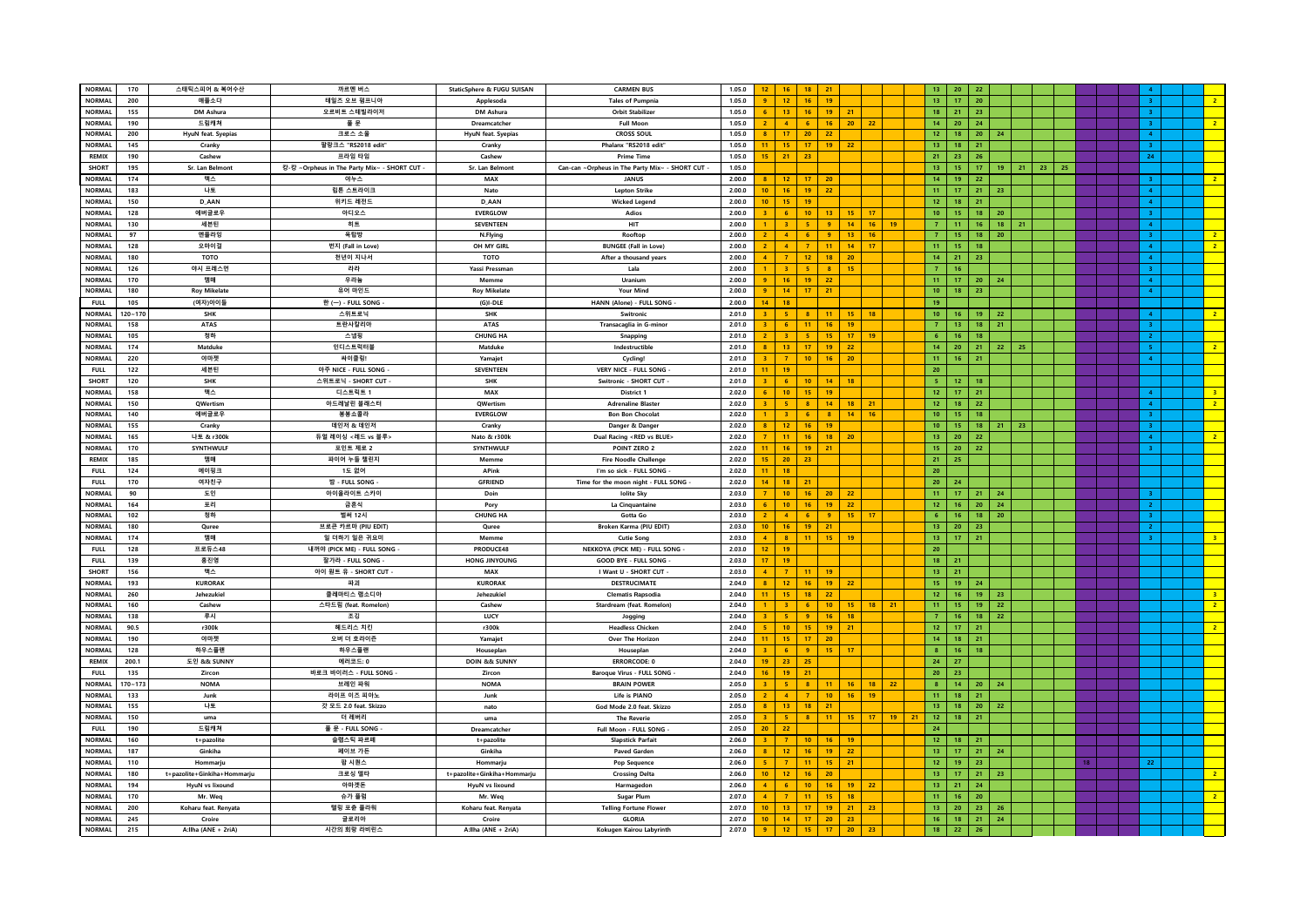| <b>NORMAL</b>         | 240        | Abel                     | 리펜턴스                              | Ahel                           | Repentance                                  | 2.07.0 |                  | 10 <sup>10</sup>        | 16                      | $19$ 22         |                       |                 | $12-12$         | $-17$           | 20              | 23            | 26 |  |  |                    |                                   |
|-----------------------|------------|--------------------------|-----------------------------------|--------------------------------|---------------------------------------------|--------|------------------|-------------------------|-------------------------|-----------------|-----------------------|-----------------|-----------------|-----------------|-----------------|---------------|----|--|--|--------------------|-----------------------------------|
| <b>FULL</b>           | 128        | Yakikaze & Cashew        | 파파시토 (feat. KuTiNA) - FULL SONG - | Yakikaze & Cashew              | Papasito (feat. KuTiNA) - FULL SONG -       | 2.07.0 |                  |                         | 22                      |                 |                       |                 | $14-14$         | 21              | 23              |               |    |  |  |                    |                                   |
| <b>NORMAL</b>         | 100        | LeaF                     | 모페모페                              | LeaF                           | Mopemope                                    | 2.08.0 |                  | 15                      | 17                      | 20 <sub>2</sub> | 23                    |                 | 16              | 19              | 23              | 25            |    |  |  |                    |                                   |
| <b>NORMAL</b>         | 212        | uma vs. Morimori Atsushi | Re : 엔드 오브 어 드림                   | uma vs. Morimori Atsushi       | Re : End of a Dream                         | 2.08.0 | 12 <sup>2</sup>  | 15                      | 19                      | 21              | 23                    |                 | 18 <sup>°</sup> | 22              | 25              |               |    |  |  |                    |                                   |
| <b>NORMAL</b>         | 176        | HyuN                     | 크로스 레이 (feat. 月下Lia)              | HyuN                           | CROSS RAY (feat. 月下Lia)                     | 2.08.0 |                  | $\overline{7}$          | 12 <sub>2</sub>         | 16              | 19<br>22              |                 | 14 <sup>°</sup> | 20              | 23              |               |    |  |  |                    |                                   |
| <b>NORMAL</b>         | 188        | 나토                       | 시그너스                              | nato                           |                                             | 2.08.0 |                  | $\overline{7}$          | 11                      | 17              | 22<br>$19-19$         |                 | $12-12$         | 18              | 21              | 24            |    |  |  |                    |                                   |
| <b>NORMAL</b>         | 145        |                          | 트로피카닉                             |                                | Cygnus                                      | 2.08.0 |                  | $\overline{4}$          | $\overline{7}$          | 11              | 19<br>16              |                 | 6 <sup>1</sup>  | $13-1$          | 18              | 21            |    |  |  |                    |                                   |
| NORMAL                |            | SHK<br>코스모그래프            | 얼티메이텀                             | SHK                            | Tropicanic<br>Ultimatun                     | 2.08.0 | 17 <sup>2</sup>  | 21                      |                         |                 |                       |                 |                 |                 |                 |               |    |  |  |                    |                                   |
| <b>SHORT</b>          | 202        |                          |                                   | Cosmograph                     |                                             | 2,08.0 | 21 <sup>2</sup>  | 24                      | $23$ 25                 |                 |                       |                 | 26              |                 |                 |               |    |  |  |                    |                                   |
|                       | 220        | 슬램 & 나토                  | 패러독스 - SHORT CUT                  | <b>SLAM &amp; NATO</b>         | Paradoxx - SHORT CUT -                      |        |                  |                         |                         |                 |                       |                 |                 |                 |                 |               |    |  |  |                    |                                   |
| REMIX                 | 200        | 도인                       | 하늘다람쥐                             | Doin                           | <b>Brown Sky</b>                            | 2.08.0 | 19               | 21                      | 24                      |                 |                       |                 | 21              | 24              | 26              |               |    |  |  |                    |                                   |
| <b>FULL</b>           | 196        | 드림캐쳐                     | 굿 나이트 - FULL SONG                 | Dreamcatcher                   | GOOD NIGHT - FULL SONG -                    | 2.08.0 | 18               | 21                      | 24                      |                 |                       |                 | 26              |                 |                 |               |    |  |  |                    |                                   |
| <b>PRIME 2</b>        |            |                          |                                   |                                |                                             |        |                  |                         |                         |                 |                       |                 |                 |                 |                 |               |    |  |  |                    |                                   |
|                       | <b>BPM</b> |                          |                                   | <b>ARTIST</b>                  | <b>TITLE</b>                                | Ver    |                  |                         |                         | <b>SINGLE</b>   |                       |                 |                 |                 |                 | <b>DOUBLE</b> |    |  |  |                    | S-PERFORMANCE D-PERFORMANCE CO-OP |
| TYPE<br><b>NORMAL</b> |            | 작곡자<br><b>SHK</b>        | 곡명<br>라스트 리버스                     | <b>SHK</b>                     |                                             |        |                  |                         |                         |                 |                       |                 |                 |                 |                 |               |    |  |  |                    |                                   |
|                       | 120        |                          |                                   |                                | <b>Last Rebirth</b>                         |        | $3 -$            | $-5$                    | $\overline{\mathbf{8}}$ | 13              | 15                    |                 | 7 <sup>2</sup>  | $-14$           | 16              | 18            |    |  |  | 3.                 |                                   |
| <b>NORMAL</b>         | 150        | SHK                      | 슈퍼 카프리시오                          | SHK                            | <b>Super Capriccio</b>                      |        |                  | $\overline{7}$          | 11                      | 16 <sup>°</sup> | 19                    |                 | 11 <sub>1</sub> | 19              | 23              |               |    |  |  | 4 <sup>1</sup>     |                                   |
| <b>NORMAL</b>         | 170        | 맴매                       | 헬파이어                              | Memm                           | Hellfire                                    |        |                  | 11                      | 15 <sub>15</sub>        | 18              | 22                    |                 | $9+$            | 19              | 23              |               |    |  |  | $\overline{4}$     |                                   |
| NORMAL                | 180        | 맴매                       | 트리튬                               | Memme                          | Tritium                                     |        |                  | 12                      | 17                      | 20              |                       |                 | 10 <sub>1</sub> | $14 -$          | 19              | 21            |    |  |  | 4 <sup>1</sup>     |                                   |
| <b>NORMAL</b>         | 200        | HyuN                     | 크로스 오버 feat. LyuU                 | HyuN                           | Cross Over feat. LyuU                       |        |                  | 11                      | 15                      | 18 <sup>°</sup> | -22                   |                 | 15              | 19              | 23              |               |    |  |  | 4 <sup>1</sup>     | $\overline{2}$                    |
| NORMAL                | 152        | 나토                       | 갓 모드 feat.skizzo                  | Nato                           | God Mode feat.skizzo                        |        |                  | $\overline{\mathbf{8}}$ | 13 <sup>°</sup>         | 18              | 20                    |                 | $9+$            | 17              | 21              |               |    |  |  | $4 -$              |                                   |
| <b>NORMAL</b>         | 220        | 나토                       | 슈브 니구라스                           | Nato                           | Shub Niggurath                              |        | 12 <sup>2</sup>  | 15                      | 19                      | 21              | 24                    |                 | 18 <sup>°</sup> | 23              | 26              |               |    |  |  | 3 <sup>1</sup>     |                                   |
| NORMAL                | 194        | 도인                       | 퍼더                                | Doin                           | Further                                     |        | 10               | 15                      | 18                      | 22              | 24                    |                 | 14 <sub>1</sub> | 17 <sup>2</sup> | 22              | 25            |    |  |  | 3 <sup>1</sup>     |                                   |
| <b>NORMAL</b>         | 200        | 도인                       | 다람쥐 헌 쳇바퀴에 타고파                    | Doin                           | The Quick Brown Fox Jumps Over The Lazy Dog |        | 10 <sub>1</sub>  | 16                      | 19                      | 23              |                       |                 | $15-15$         | 22              | 24              |               |    |  |  |                    |                                   |
| <b>NORMAL</b>         | 153        | Tatsh                    | 실버비트 feat. ChisaUezono            | Tatsh                          | SilverBeat feat. ChisaUezono                |        | $\blacktriangle$ | $\overline{7}$          | 12 <sub>2</sub>         | 16              | 18                    |                 | 7 <sup>7</sup>  | 12 <sub>1</sub> | 18              |               |    |  |  | 3 <sup>1</sup>     |                                   |
| <b>NORMAL</b>         | 160        | 루나틱 사운즈                  | 브링 백 더 비트                         | <b>Lunatic Sounds</b>          | <b>Bring Back The Beat</b>                  |        |                  | 12                      | 17 <sub>z</sub>         | 19              |                       |                 | 8 <sup>1</sup>  | 19              |                 |               |    |  |  | 5 <sup>2</sup>     |                                   |
| <b>NORMAL</b>         | 175        | 루나틱 사운즈                  | 브레이크 아웃                           | <b>Lunatic Sounds</b>          | <b>Break Out</b>                            |        |                  | 8                       | 12                      | 16 <sub>1</sub> | 19                    |                 | 12 <sup>7</sup> | 18              | 20              |               |    |  |  |                    |                                   |
| <b>NORMAL</b>         | 157        | 맥스                       | 사라반드                              | MAX                            | Sarabande                                   |        |                  | $\overline{4}$          | $\overline{7}$          | 12 <sup>°</sup> | $16-1$<br>19          | 20 <sub>2</sub> | 11 <sub>1</sub> | 18              | 21              | 24            |    |  |  | $4 -$              | $\overline{2}$                    |
| <b>NORMAL</b>         | 170        | 맥스                       | 가장신자                              | MAX                            | Kasou shinja仮装信者                            |        | $\blacktriangle$ | $\overline{7}$          | 9 <sup>°</sup>          | 16              | 18<br>20              |                 | $12-12$         | $19-1$          | 23              |               |    |  |  | 3 <sub>1</sub>     | $\overline{2}$                    |
| <b>NORMAL</b>         | 155        | 맥스                       | 오버블로우2                            | MAX                            | Overblow                                    |        |                  | $\overline{9}$          | 15                      | 18              |                       |                 | 7 <sup>7</sup>  | $14-14$         | 19              |               |    |  |  | 3 <sup>1</sup>     |                                   |
| NORMAL                | 175        | mzet:-P                  | 패싱 라이더                            | mzet:-P                        | <b>Passing Rider</b>                        |        |                  | 12                      | 16                      | 19              |                       |                 | $10-10$         | 20              |                 |               |    |  |  | 3 <sup>1</sup>     |                                   |
| <b>NORMAL</b>         | 175        | mzet:-P                  | 아르카나 포스                           | mzet:-P                        | <b>Arcana Force</b>                         |        | $\mathbf{A}$     | $\overline{9}$          | 16                      | 20              |                       |                 | 10 <sub>1</sub> | 17 <sup>2</sup> | 20              |               |    |  |  | 2 <sup>1</sup>     |                                   |
| <b>NORMAL</b>         | 176        | DM ashura                | 알레그로 퓨리오소                         | DM ashura                      | Allegro furioso                             |        | 5 <sup>1</sup>   | 10 <sub>1</sub>         | 14                      | 17              | 20                    |                 | 15              | 20              |                 |               |    |  |  | $4 -$              |                                   |
| <b>NORMAL</b>         | 170        | void                     | 앵귀시드 언메이킹                         | void                           | <b>Anguished Unmaking</b>                   |        |                  |                         | $\mathbf{a}$            | 15              | 17                    |                 | 9               | 18              | 22              |               |    |  |  | 3 <sup>1</sup>     |                                   |
| <b>NORMAL</b>         |            |                          | 우츠시요 노 카제 feat. Kana              | void                           |                                             |        |                  | 11                      | 17                      |                 |                       |                 | 11 <sub>1</sub> | 18              | 20              |               |    |  |  | 5 <sub>1</sub>     |                                   |
|                       | 152        | void                     |                                   |                                | Utsushiyo No Kaze feat. Kana                |        |                  |                         |                         | 20              |                       |                 |                 |                 |                 |               |    |  |  |                    |                                   |
| <b>NORMAL</b>         | 162        | <b>MAZO</b>              | 헤이 유                              | <b>MAZO</b>                    | Hey U                                       |        |                  | -5                      | 10 <sub>1</sub>         | 15              |                       |                 | $10-10$         | $16-1$          |                 |               |    |  |  | $\overline{4}$     |                                   |
| NORMAL                | 141        | Jehezukiel               | 트위스트 오브 페이트 (feat. Ruriling)      | Jehezukiel                     | Twist of Fate (feat. Ruriling)              |        | $\mathbf{A}$     | -6                      | 10 <sub>1</sub>         | 16 <sup>°</sup> | 19                    |                 | 10 <sub>1</sub> | 17              | 21              |               |    |  |  | $4 -$              | 2 <sup>7</sup>                    |
| NORMAL                | 147        | Ouree                    | <b>HTTP</b>                       | Ouree                          | <b>HTTP</b>                                 |        |                  |                         | $\overline{7}$          | 14              | $17-17$<br>21         |                 | $10-10$         | $12-12$         | 19              | 23            |    |  |  | $\overline{4}$     | $\overline{2}$                    |
| <b>NORMAL</b>         | 150        | Skizzo                   | 업 앤 업 (Produced by AWAL)          | Skizzo                         | Up & Up (Produced by AWAL)                  |        |                  | $\overline{5}$          | $\mathbf{a}$            | 17              |                       |                 | 9 <sup>°</sup>  | 18              | 20              |               |    |  |  | 5 <sub>1</sub>     |                                   |
| NORMAL                | 160        | 뉴트럴 문                    | 트래블 투 퓨처                          | <b>Neutral Moon</b>            | Travel to future                            |        |                  |                         | 11                      | 17              | 19                    |                 | 12 <sup>7</sup> | 18              | 21              | 23            |    |  |  | 3 <sup>1</sup>     |                                   |
| <b>NORMAL</b>         | 160        | <b>5argon</b>            | 레이브 언틸 디 어스 엔드                    | <b>5argon</b>                  | Rave'til the earth's end                    |        | $\mathbf{A}$     |                         | 15                      | 17              | 19                    |                 | 13 <sup>°</sup> | 18              | 20              |               |    |  |  | 3                  |                                   |
| <b>NORMAL</b>         | 150        | typeMARS                 | 어웨이크닝                             | typeMARS                       | Awakening                                   |        |                  | 10                      | 14                      | 16              | 19                    |                 | 9               | $13-1$          | 17              | 20            |    |  |  | 2 <sup>1</sup>     | 2 <sup>7</sup>                    |
| NORMAL                | 220        | D_AAN                    | 이스케이프                             | D_AAN                          | <b>ESCAPE</b>                               |        | 15               | 18                      | 21                      | 24              |                       |                 | $19-1$          | 22 <sup>°</sup> | 26              |               |    |  |  | $\overline{4}$     |                                   |
| <b>NORMAL</b>         | 250        | Cashew                   | 왈츠 오브 도지                          | Cashew                         | <b>Waltz of Doge</b>                        |        |                  | 11                      | 14                      | 17              | 19                    |                 | 12 <sup>7</sup> | 18              | 20              |               |    |  |  | 3 <sup>1</sup>     | 2 <sup>7</sup>                    |
| NORMAL                | 200        | 드림캐쳐                     | 체이스 미                             | Dreamcatcher                   | Chase Me                                    |        |                  | $-5$                    | -9                      | 15              | 17 <sup>2</sup><br>20 |                 | 11 <sub>1</sub> | 18              | 23              |               |    |  |  | 3                  | 2 <sup>7</sup>                    |
| NORMAL                | 196        | 드림캐쳐                     | 굿 나이트                             | Dreamcatcher                   | <b>GOOD NIGHT</b>                           |        |                  | -5                      | $\overline{9}$          | 17              | 20<br>23              |                 | 5 <sup>2</sup>  | $19-1$          | 22              | 24            |    |  |  | 3 <sup>1</sup>     |                                   |
| NORMAL                | 125        | 워너원                      | 에너제틱                              | Wanna One                      | Energetic                                   |        |                  | $\boldsymbol{A}$        | 6                       | $\mathbf{q}$    | 13 <sup>°</sup><br>16 |                 | 6 <sup>1</sup>  | 14 <sup>°</sup> | 16 <sup>°</sup> | 19            |    |  |  | 3 <sup>1</sup>     |                                   |
| NORMAL                | 80         | 워너원                      | 뷰티플                               | Wanna One                      | <b>Beautiful</b>                            |        |                  |                         |                         | $\overline{9}$  | 14                    |                 | 5 <sup>°</sup>  | 12 <sub>1</sub> | 18              |               |    |  |  | 3 <sup>1</sup>     |                                   |
| NORMAL                | 128        | 프로듀스101 시즌2              | 나야 나                              | PRODUCE 101 Season2            | PICK ME                                     |        |                  | $\overline{4}$          | -6                      | 15              | 17                    |                 | 5 <sup>2</sup>  | $16-16$         | 18              |               |    |  |  | 3 <sup>1</sup>     |                                   |
| <b>NORMAL</b>         | 103        | 위너                       | 리얼리 리얼리                           | <b>WINNER</b>                  | <b>REALLY REALLY</b>                        |        |                  | $\overline{4}$          | $\overline{7}$          | 13              | 15                    |                 | 7 <sup>7</sup>  | 16              |                 |               |    |  |  | 3 <sup>1</sup>     |                                   |
| <b>NORMAL</b>         | 182        | <b>TatshMusicCircle</b>  | 문 라이트 댄스                          | TatshMusicCircle               | <b>Moon Light Dance</b>                     |        | $\mathbf{R}$     | $\mathbf{7}$            | 11 <sup>°</sup>         | 14 <sub>1</sub> | 17                    |                 | $\overline{4}$  | $15-15$         | 19 <sub>1</sub> |               |    |  |  | $\overline{4}$     | $\overline{2}$                    |
| <b>NORMAL</b>         | 156        | 시드사운드                    | 스텝                                | SID-SOUND                      | <b>STEP</b>                                 |        |                  | 13                      | 17                      |                 |                       |                 | 12 <sub>1</sub> | 18              | 20              |               |    |  |  | 2 <sup>7</sup>     |                                   |
| <b>NORMAL</b>         | 125        | Vospi                    | 저스트 키딘                            | Vospi                          | <b>Just Kiddir</b>                          |        |                  | 13                      | 16                      |                 |                       |                 | 9 <sup>°</sup>  | 18              |                 |               |    |  |  | $5 -$              |                                   |
| NORMAL                | 145        | Dasu feat. 카가미네 렌        | 꺼림칙한                              | Dasu feat. Kagamine Len        | Nakakapagpabagabag                          |        | 10 <sup>1</sup>  | 15                      | 19                      |                 |                       |                 | 16              | 20              |                 |               |    |  |  | $4 -$              | 2 <sup>7</sup>                    |
| <b>NORMAL</b>         | 148        | DJ Counterforce          | 하트 어택                             | DJ Counterforce                | <b>Heart Attack</b>                         |        |                  | 11 <sup>°</sup>         | 16                      | 18              |                       |                 | 9 <sup>°</sup>  | 18              | 20              |               |    |  |  | 3 <sup>1</sup>     |                                   |
| <b>NORMAL</b>         | 81.5       | 야시 프레스먼 & 나딘 러스트레        | 허쉬                                | Yassi Pressman & Nadine Lustre | HUSH                                        |        |                  | $\blacksquare$          | $\mathbf{a}$            | 14              |                       |                 | 6 <sub>1</sub>  | 15              |                 |               |    |  |  | $-4$               |                                   |
| NORMAL                | 160        | 뷰티풀데이                    | V3                                | <b>BeautifulDay</b>            | V <sub>3</sub>                              |        |                  | $\overline{9}$          | 14                      | 17              |                       |                 | $\overline{9}$  | 18              | 21              | 24            |    |  |  | 2 <sup>1</sup>     |                                   |
| NORMAL                | 160        | 브랜디                      | 크로스 타임                            | <b>Brandy</b>                  | <b>Cross Time</b>                           |        | $\mathbf{3}$     | $\overline{7}$          | 12 <sub>2</sub>         | 16 <sup>°</sup> | 18                    |                 | 11 <sub>1</sub> | 17              | 20              |               |    |  |  | $3 -$              |                                   |
| <b>NORMAL</b>         | 136        | 브랜디                      | 유령의 축제 2 (Sneak)                  | Brandy                         | The Festival of Ghost2 (Sneak)              |        | 11 <sub>1</sub>  | 16                      | 18 <sup>°</sup>         | 20              |                       |                 | 11 <sub>1</sub> | 17              | 20              |               |    |  |  | $5 -$              |                                   |
| <b>NORMAL</b>         |            |                          |                                   |                                |                                             |        |                  |                         | 11                      | 16              | $18$ 19               |                 | 11 <sub>1</sub> | 15              | 19              |               |    |  |  | 5 <sup>2</sup>     |                                   |
|                       | 175        | ESTi<br>엠투유              | 헬릭스                               | ESTi                           | HELIX                                       |        |                  |                         |                         |                 |                       |                 |                 |                 |                 |               |    |  |  |                    |                                   |
| <b>NORMAL</b>         | 145        |                          | 히페리온                              | <b>M2U</b>                     | Hyperion                                    |        |                  | $\overline{9}$          | 14                      | 18              |                       |                 | 11 <sub>1</sub> | 18              | 20              |               |    |  |  | $\overline{4}$     |                                   |
| <b>NORMAL</b>         | 162        | 맴매                       | 블랙 드래곤                            | Memme                          | <b>Black Dragon</b>                         |        | <b>S</b>         | $\overline{8}$          | 11                      | 17 <sup>2</sup> | 20                    |                 | $11-1$          | $-17$           | 19              |               |    |  |  | 4 <sup>1</sup>     |                                   |
| NORMAL                | 180        | 맴매                       | BS파워 익스플로전                        | Memme                          | <b>BSPower Explosion</b>                    |        |                  | 11                      | 16 <sup>°</sup>         | 19              | 21                    |                 | 13 <sup>°</sup> | 20 <sub>2</sub> | 23              |               |    |  |  | $5 -$              | 2 <sup>7</sup>                    |
| <b>NORMAL</b>         | 160        | 나토                       | 스타트 온 레드                          | nato                           | <b>Start On RED</b>                         |        | $\mathbf{A}$     | $\overline{\mathbf{a}}$ | 11 <sub>1</sub>         | 15              | 19                    |                 | $12-12$         | 18              | 20 <sub>2</sub> |               |    |  |  | 3 <sup>2</sup>     |                                   |
| NORMAL                | 119        | r300k                    | 타임 어택 <블루>                        | r300k                          | Time Attack <blue></blue>                   |        |                  | 15                      | 18                      |                 |                       |                 | 10 <sub>1</sub> | $16-1$          | 20              |               |    |  |  | $\mathbf{R}^{\pm}$ |                                   |
| NORMAL                | 154        | 시드사운드                    | 매지컬 베케이션                          | SID-SOUND                      | <b>Magical Vacation</b>                     |        | 6.               | 11                      | 16 <sub>1</sub>         | 18              |                       |                 | $\mathbf{7}$    | 13 <sub>1</sub> | 18              |               |    |  |  | 3                  |                                   |
| <b>NORMAL</b>         | 175        | 아라곤                      | 비주얼 드림 2 (인 픽션)                   | Aragon                         | Visual Dream II (In Fiction)                |        | 5 <sup>2</sup>   | $-8$                    | 16                      | 18              |                       |                 | 10 <sub>1</sub> | 19              |                 |               |    |  |  | 3 <sup>2</sup>     |                                   |
| <b>NORMAL</b>         | 160        | <b>SHK</b>               | 사월                                | <b>SHK</b>                     | Death Moon                                  |        |                  | $3 \t6$                 |                         |                 | 11 14 17 19           |                 | $\overline{7}$  | 17 <sup>2</sup> | 21              |               |    |  |  | 3 <sup>2</sup>     | $\overline{2}$                    |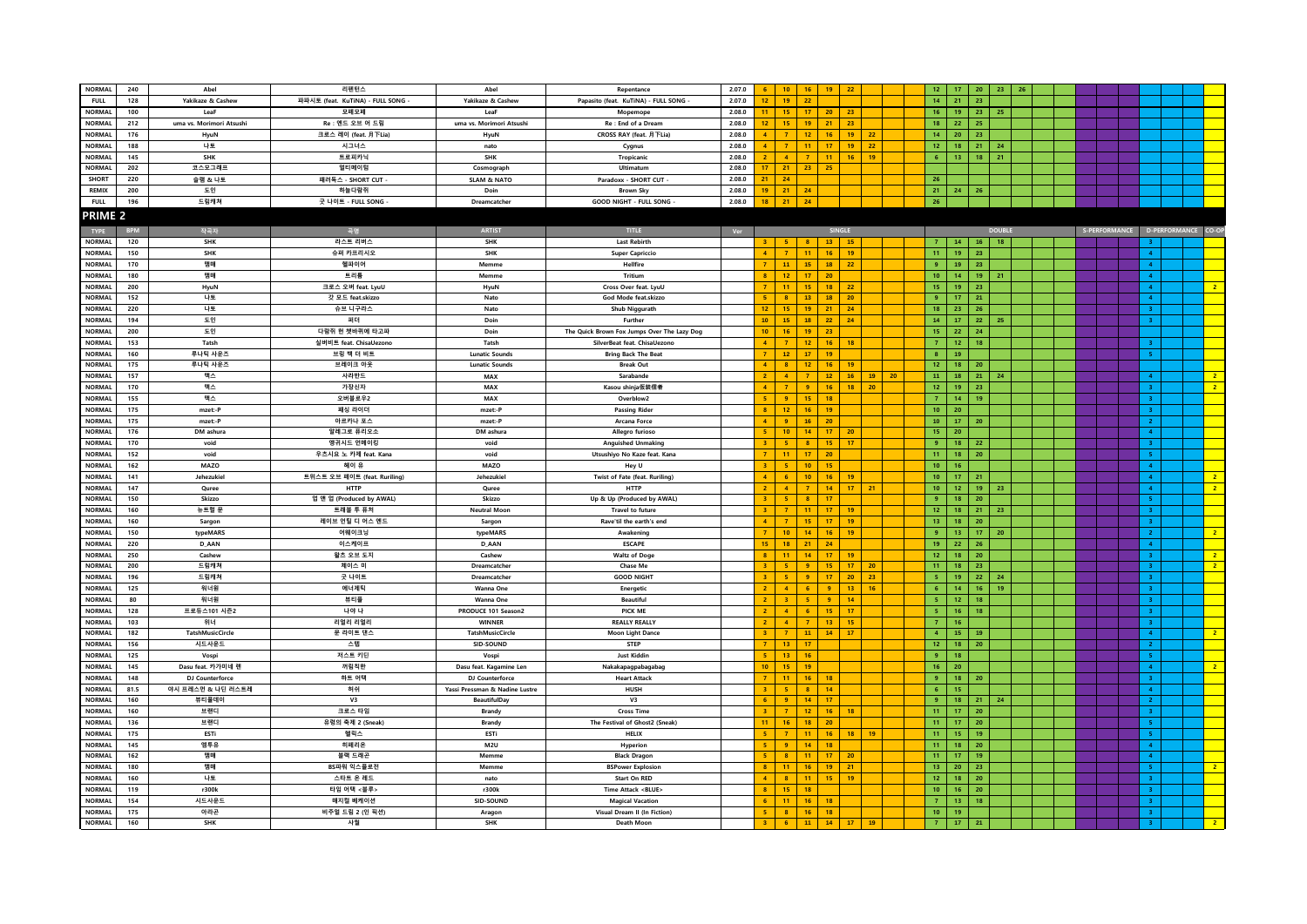| <b>NORMAL</b> | 146        | 와락                             | 슈퍼 스타일린                 | Warak                          | <b>Super Stylin</b>                 |     |                      | $\mathbf{q}$    |                 |                                    |    | $\mathbf{q}$           |                 | $12-12$<br>17 <sub>17</sub>      | 21            |  |  |  |                                   |                         |
|---------------|------------|--------------------------------|-------------------------|--------------------------------|-------------------------------------|-----|----------------------|-----------------|-----------------|------------------------------------|----|------------------------|-----------------|----------------------------------|---------------|--|--|--|-----------------------------------|-------------------------|
| <b>NORMAL</b> | 170        | 와락                             | 크리스마스의 기억               | Warak                          | <b>Christmas Memories</b>           |     | $\overline{2}$       | -5              | $\overline{8}$  | 14                                 |    | 9 <sup>°</sup>         | 15 <sub>1</sub> |                                  |               |  |  |  | $\mathbf{A}$                      | $\mathbf{2}$            |
|               |            | 아마모리P                          | 킵온!                     |                                |                                     |     |                      |                 |                 |                                    |    | 12 <sup>7</sup>        |                 |                                  |               |  |  |  |                                   |                         |
| <b>NORMAL</b> | 185        |                                |                         | 雨漏り P / AmamoriP               | Keep On!                            |     |                      | 12 <sup>°</sup> | 15              | 18<br>21                           |    |                        |                 | 17<br>20                         | 21            |  |  |  | $\overline{\mathbf{3}}$           |                         |
| <b>NORMAL</b> | 148        | <b>ATAS</b>                    | 아스테리오스 -리엔트리-           | <b>ATAS</b>                    | <b>Asterios -ReEntry</b>            |     | $\overline{4}$       | 6               | 11              | $14 -$<br>17                       | 19 | 8 <sub>1</sub>         |                 | 18<br>22                         |               |  |  |  | 3                                 | $\overline{2}$          |
| <b>NORMAL</b> | 165        | <b>KIEN</b>                    | 라 그랑 블루                 | <b>KIEN</b>                    | Le Grand Bleu                       |     | $\overline{7}$       | 12 <sup>7</sup> | 16              | 18 <sup>°</sup><br>20              |    | 9 <sup>°</sup>         |                 | 18 <sup>2</sup><br>20            |               |  |  |  | $6-1$                             |                         |
| <b>NORMAL</b> | 175        | 루나틱 사운즈                        | 인피니티                    | <b>Lunatic Sounds</b>          | <b>INFINITY</b>                     |     | 10 <sub>1</sub>      | 15              | 18              | 21                                 |    | 10 <sub>1</sub>        |                 | 19<br>23                         |               |  |  |  | 4 <sup>1</sup>                    | 3 <sup>°</sup>          |
| <b>NORMAL</b> | 174        | P4Koo                          | 고딕 레조넌스                 | P4Koo                          | <b>Gothique Resonance</b>           |     | $\overline{z}$       | 11 <sub>1</sub> | $\bf 18$        | 20                                 |    | 12 <sub>1</sub>        | 21              |                                  |               |  |  |  | $4 -$                             |                         |
| <b>NORMAL</b> | 183        | SANY-ON                        | 베들램                     | SANY-ON                        | <b>BEDLAM</b>                       |     |                      | 15              | 18              | 22                                 |    | $13-1$                 |                 | $20-1$<br>24                     |               |  |  |  | $\overline{4}$                    | $\overline{2}$          |
| <b>NORMAL</b> | 186        | <b>STREME REVERIE</b>          | 어 사이트 데 라 루             | <b>STREME REVERIE</b>          | A Site De La Rue                    |     | $\mathbf{R}$         | 11              | 16              | 19                                 |    | 12 <sub>1</sub>        |                 | 24<br>19                         |               |  |  |  |                                   |                         |
|               |            |                                |                         |                                |                                     |     | $\overline{4}$       |                 |                 |                                    |    |                        |                 |                                  |               |  |  |  |                                   |                         |
| <b>NORMAL</b> | 140        | Transin                        | 클루                      | Transin                        | Clue                                |     |                      | 8 <sup>1</sup>  | 12              | 16 <sup>°</sup><br>18              |    | 10 <sub>1</sub>        |                 | 18<br>20                         | 22            |  |  |  | $\overline{4}$                    |                         |
| <b>NORMAL</b> | 170        | Archefluxo                     | 레드라인                    | Archefluxx                     | Redline                             |     | $5^{\circ}$          | $10-10$         | 16              | 18                                 |    | 15                     |                 | 19<br>20                         | 22            |  |  |  | 5 <sup>2</sup>                    | 3 <sup>°</sup>          |
| <b>NORMAL</b> | 170        | Archefluxo                     | 킬뎀!                     | Archefluxx                     | Kill Them                           |     | <b>S</b>             | 10 <sup>°</sup> | 15              | 18                                 |    | 9 <sup>°</sup>         | 19              |                                  |               |  |  |  | 4 <sup>1</sup>                    |                         |
| <b>NORMAL</b> | 175        | 트리플스타                          | 도나텔로                    | <b>Triplestar</b>              | Donatello                           |     | 13                   | 17              | 21              |                                    |    | 18                     | 22              |                                  |               |  |  |  | $\overline{4}$                    |                         |
| <b>NORMAL</b> | 160        | 레인보우드래곤아이즈                     | 시즈 마이 데이                | Rainbowdragoneyes              | Seize My Day                        |     | $\overline{2}$       | 6 <sup>1</sup>  | 10 <sub>1</sub> | 14<br><b>18</b>                    |    | 7 <sup>7</sup>         |                 | $12 -$<br>19                     | 22            |  |  |  | $4 -$                             |                         |
| <b>NORMAL</b> | 157        | DM Ashura                      | 폴른 엔젤                   | DM Ashura                      | <b>Fallen Angel</b>                 |     | 6 <sup>1</sup>       | 10              | 17              | 19                                 |    | 10 <sub>1</sub>        |                 | 15<br>20                         |               |  |  |  | 3 <sup>1</sup>                    |                         |
| <b>REMIX</b>  | 175        | 맴매                             | 불카누스                    | Memme                          | Vulcan                              |     | 22                   |                 |                 |                                    |    | 24                     |                 |                                  |               |  |  |  |                                   |                         |
|               |            |                                |                         |                                |                                     |     |                      |                 |                 |                                    |    |                        |                 |                                  |               |  |  |  |                                   |                         |
| <b>REMIX</b>  | 220        | 나토 & EXC                       | 슈브소토스                   | Nato & EXC                     | Shub Sothoth                        |     | 25                   |                 |                 |                                    |    | 27                     |                 |                                  |               |  |  |  |                                   |                         |
| REMIX         | 200        | 도인                             | 리더                      | Doin                           | Leather                             |     | 18                   | 21              | 24              |                                    |    | 22                     | 26              |                                  |               |  |  |  |                                   |                         |
| <b>FULL</b>   | 150        | Sanxion7                       | 가고일 - FULL SONG         | Sanxion7                       | Gargoyle - FULL SONG                |     | 20 <sub>2</sub>      | 21              | 23              |                                    |    | 22                     | 25              |                                  |               |  |  |  |                                   | $\overline{2}$          |
| <b>FULL</b>   | 81.5       | 야시 프레스먼 & 나딘 러스트레              | 허쉬 - FULL SONG          | Yassi Pressman & Nadine Lustre | HUSH - FULL SONG                    |     | 15                   |                 |                 |                                    |    | 16                     |                 |                                  |               |  |  |  |                                   |                         |
| <b>FULL</b>   | 200        | 드림캐쳐                           | 체이스 미 - FULL SONG       | Dreamcatche                    | Chase Me - FULL SONG                |     | 19                   |                 |                 |                                    |    | 25                     |                 |                                  |               |  |  |  |                                   |                         |
| <b>SHORT</b>  | 157        | 맥스                             | 사라반드 - SHORT CUT -      | MAX                            | Sarabande - SHORT CUT               |     | $\alpha$             | 17              | 19              |                                    |    | 18                     |                 |                                  |               |  |  |  |                                   |                         |
| <b>SHORT</b>  | 160        | SHK                            |                         | <b>SHK</b>                     | Death Moon - SHORT CUT -            |     |                      | 16              |                 | 22                                 |    |                        | 23              |                                  |               |  |  |  |                                   |                         |
|               |            |                                | 사월 - SHORT CUT -        |                                |                                     |     | $\overline{a}$       |                 | 19              |                                    |    | 18                     |                 |                                  |               |  |  |  |                                   |                         |
| <b>SHORT</b>  | 145        | 맥스                             | 프라임2 오프닝 - SHORT CUT    | MAX                            | PRIME2 OPENING - SHORT CUT          |     | $\overline{7}$       | 12 <sub>1</sub> | 17              |                                    |    | 18 <sup>°</sup>        |                 |                                  |               |  |  |  |                                   |                         |
| <b>SHORT</b>  | 220        | 나토                             | 슈브 니구라스 - SHORT CUT     | Nato                           | Shub Niggurath - SHORT CUT          |     | 18                   | 21              |                 |                                    |    | 23                     |                 |                                  |               |  |  |  |                                   |                         |
| <b>SHORT</b>  | 145        | 엠투유                            | 히페리온 - SHORT CUT        | M2U                            | Hyperion - SHORT CUT                |     | 16 <sup>2</sup>      | 20              |                 |                                    |    | 21                     |                 |                                  |               |  |  |  |                                   |                         |
| <b>SHORT</b>  | 170        | 맥스                             | 가장신자 - SHORT CUT -      | MAX                            | Kasou shinja - SHORT CUT -          |     | 20                   |                 |                 |                                    |    | 21                     |                 |                                  |               |  |  |  |                                   |                         |
| <b>PRIME</b>  |            |                                |                         |                                |                                     |     |                      |                 |                 |                                    |    |                        |                 |                                  |               |  |  |  |                                   |                         |
|               |            |                                |                         |                                |                                     |     |                      |                 |                 |                                    |    |                        |                 |                                  |               |  |  |  |                                   |                         |
| TYPE          | <b>BPM</b> | 작곡자                            | 곡명                      | <b>ARTIST</b>                  | <b>TITLE</b>                        | Ver |                      |                 |                 | SINGLE                             |    |                        |                 |                                  | <b>DOUBLE</b> |  |  |  | S-PERFORMANCE D-PERFORMANCE CO-OP |                         |
| <b>NORMAL</b> | 160        | 엠투유                            | 네메시스                    | M2U                            | Nemesis                             |     | $\mathbf{A}$         | 7 <sup>1</sup>  | $-11$           | 16<br>18                           |    |                        | $12 \mid 20$    |                                  |               |  |  |  | $\mathbf{A}$                      | $\overline{2}$          |
| <b>NORMAL</b> | 180        | 엠투유                            | 캇코이                     | <b>M2U</b>                     | Katkoi                              |     |                      | $10-10$         | 14              | 18 <sup>°</sup>                    |    | $12-12$                |                 | 15 <sub>1</sub><br>19            |               |  |  |  | $\overline{4}$                    |                         |
| <b>NORMAL</b> | 170        | 와락                             | 라티노 바이러스                | Warak                          | <b>Latino Virus</b>                 |     | 3 <sup>1</sup>       | $-7$            | 9               | 17                                 |    | 12 <sub>1</sub>        | 19              |                                  |               |  |  |  | $3 -$                             | $\overline{2}$          |
|               |            |                                |                         |                                |                                     |     |                      |                 |                 |                                    |    |                        |                 |                                  |               |  |  |  |                                   |                         |
| <b>NORMAL</b> | 128        | 와락                             | 엘리시움                    | Warak                          | Elvsiun                             |     | 4 <sup>1</sup>       | $-8$            | 14              |                                    |    | 10 <sub>1</sub>        | 15 <sub>1</sub> |                                  |               |  |  |  | 2 <sup>1</sup>                    |                         |
| <b>NORMAL</b> | 200        | 나토                             | 요그 소토스                  | Nato                           | Yog-Sothoth                         |     | 9 <sup>1</sup>       | 16 <sup>2</sup> | 17              | 21<br>23                           |    | 18                     |                 | 24<br>25                         |               |  |  |  | 5 <sup>1</sup>                    | 3 <sup>°</sup>          |
| <b>NORMAL</b> | 167        | 나토                             | 실루엣 이펙트                 | Nato                           | <b>Silhouette Effect</b>            |     | $\overline{A}$       | $\overline{7}$  | $10\,$          | 18                                 |    | 12 <sub>1</sub>        | 20 <sub>2</sub> |                                  |               |  |  |  | $4 -$                             | 2 <sup>7</sup>          |
| <b>NORMAL</b> | 175        | 맴매                             | 차이니즈 레스토랑               | Memme                          | Chinese restaurant                  |     |                      |                 | 10              | 16 <sup>°</sup><br>18              |    | 10 <sub>1</sub>        |                 | $16-1$<br>19                     |               |  |  |  | 3 <sup>1</sup>                    |                         |
| <b>NORMAL</b> | 175        | 맴매                             | 아발란치                    | Memme                          | Avalanche                           |     | $\mathbf{A}$         | $6\phantom{.}6$ | 9               | 16<br>19                           | 22 | 11 <sub>1</sub>        |                 | 19<br>20                         | 25            |  |  |  | $3 -$                             | $\overline{\mathbf{3}}$ |
| <b>NORMAL</b> | 180        | 맴매                             | 포스 오브 라                 | <b>Memme</b>                   | Force of Ra                         |     | $\overline{7}$       | $121$           | 17              | $19-1$                             |    | 12 <sub>1</sub>        | 20 <sub>2</sub> |                                  |               |  |  |  | 3 <sup>1</sup>                    |                         |
| <b>NORMAL</b> | 160        | 맥스                             | 레퀴엠                     | MAX                            | Requiem                             |     | $\mathbf{A}$         | $\mathbf{7}$    | 11              | 16 <sup>°</sup><br>19              |    | 9 <sup>°</sup>         |                 | 18<br>23                         |               |  |  |  | 4 <sup>1</sup>                    |                         |
|               |            |                                |                         |                                |                                     |     | $\mathbf{A}$         |                 |                 |                                    |    |                        |                 |                                  |               |  |  |  |                                   |                         |
| <b>NORMAL</b> | 128        | 맥스                             | 유 갓 미 크레이지              | MAX                            | You Got Me Crazy                    |     |                      | 6 <sup>1</sup>  | 9               | 17 <sub>z</sub><br>18              |    | 5 <sub>1</sub>         | 18              |                                  |               |  |  |  | 4 <sup>1</sup>                    |                         |
| <b>NORMAL</b> | 158        | 맥스                             | <b>B2</b>               | MAX                            | <b>B2</b>                           |     |                      | $\overline{7}$  | 10              | 16 <sup>°</sup><br>18              |    | 12 <sub>1</sub>        | 19 <sub>1</sub> |                                  |               |  |  |  | 3 <sup>1</sup>                    |                         |
| <b>NORMAL</b> | 136        | 폴 바주카                          | 메테오라이즈                  | Paul Bazooka                   | Meteorize                           |     | 3 <sup>1</sup>       | $-5$            | $10\,$          | 15 <sub>1</sub><br>17              |    | 8 <sub>1</sub>         |                 | 16<br>18                         |               |  |  |  | $3 -$                             |                         |
| <b>NORMAL</b> | 130        | 폴 바주카                          | 매드 사이언스                 | Paul Bazooka                   | Mad5cience                          |     | $-5$                 | 15              | 20              |                                    |    | $\mathbf{7}$           |                 | 16 <sup>°</sup>                  |               |  |  |  | 5 <sub>1</sub>                    |                         |
| <b>NORMAL</b> | 150        | 잰틀 스틱                          | 헤스티아                    | <b>Gentle Stick</b>            | Hestia                              |     | $\mathbf{A}$         | $\mathbf{7}$    | $10$            | 19                                 |    | 11 <sub>1</sub>        | 20 <sup>°</sup> |                                  |               |  |  |  | 3 <sup>°</sup>                    |                         |
| <b>NORMAL</b> | 155        | 잰틀 스틱                          | 암피트리온                   | <b>Gentle Stick</b>            | Amphitryon                          |     |                      | $\overline{7}$  | 11              | 18                                 |    | $121$                  | 20 <sub>2</sub> |                                  |               |  |  |  | 4 <sup>1</sup>                    |                         |
| <b>NORMAL</b> | 180        | 도인                             | 리키지 볼티지                 | Doin                           | Leakage Voltage                     |     | 10 <sub>1</sub>      | 15              | 17              | 21                                 |    | 12 <sub>1</sub>        |                 | 18 <sup>2</sup><br>22            |               |  |  |  | 3 <sup>1</sup>                    |                         |
| <b>NORMAL</b> |            |                                |                         |                                |                                     |     | $\mathbf{3}$         | 6               | -9              | 15                                 |    |                        |                 |                                  |               |  |  |  |                                   | 2                       |
|               | 130        | 도인                             | 리무버블 디스코                | Doin                           | Removable Disk0                     |     |                      |                 |                 |                                    |    | 5 <sub>1</sub>         |                 | 16                               |               |  |  |  | $3 -$                             |                         |
| <b>NORMAL</b> | 145        | SHK                            | 슈퍼 판타지                  | <b>SHK</b>                     | <b>Super Fantasy</b>                |     | $\blacktriangleleft$ | $\overline{7}$  | $10\,$          | 14 <sup>°</sup><br>16              | 19 | 20<br>11 <sub>1</sub>  |                 | 18<br>$\mathbf{22}$              |               |  |  |  | 2 <sup>1</sup>                    | 2 <sup>7</sup>          |
| <b>NORMAL</b> | 140        | <b>SHK</b>                     | 바이올렛 퍼퓸                 | <b>SHK</b>                     | <b>Violet Perfum</b>                |     | $\mathbf{A}$         | -6              | $\mathbf{a}$    | 13 <sup>°</sup><br>17              |    | 10 <sup>°</sup>        |                 | 14 <sup>°</sup><br>18            |               |  |  |  | 4 <sup>1</sup>                    | $\overline{2}$          |
| <b>NORMAL</b> | 172        | 이 얍                            | 레드 스완                   | Yahpp                          | <b>Red Swan</b>                     |     | $\blacktriangle$     | $\overline{7}$  | $\overline{9}$  | 18                                 |    | 12 <sup>°</sup>        | 20 <sub>2</sub> | $\mathbf{22}$                    |               |  |  |  | $4 -$<br>20                       | $\overline{2}$          |
| <b>NORMAL</b> | 192        | 이 얍                            | 히아신스                    | Yahpp                          | Hyacinth                            |     |                      | -9              | 13              | 18<br>22                           |    | 12 <sub>1</sub>        |                 | 24<br>19                         |               |  |  |  | 4 <sup>1</sup>                    |                         |
| <b>NORMAL</b> | 170        | 이 얍                            | 블레이즈 이모션 (Band version) | Yahpp                          | <b>Blaze emotion (band version)</b> |     | $\overline{2}$       | $-8$            | 17              |                                    |    | $4 -$                  |                 | 18 <sup>°</sup>                  |               |  |  |  | 3 <sub>1</sub>                    |                         |
| <b>NORMAL</b> | 200        | 슬램                             | 1950                    | <b>SLAM</b>                    | 1950                                |     | 16                   | 20              | 23              | 25                                 |    | 22                     |                 | 25<br>$27\,$                     |               |  |  |  | 3 <sup>1</sup>                    |                         |
| <b>NORMAL</b> | 170        | 맥스                             | 설탕음모론                   | <b>MAX</b>                     | <b>Sugar Conspiracy Theory</b>      |     |                      | $\overline{3}$  | -6              | 10 <sub>1</sub><br>14 <sup>7</sup> | 18 | $\mathbf{7}$<br>$19-1$ | 11 <sub>1</sub> | 16                               | ${\bf 20}$    |  |  |  | 5 <sup>7</sup>                    | $\mathbf{2}$            |
| <b>NORMAL</b> | 160        | DM Ashura                      | 알레그로 피유 모쏘              |                                |                                     |     |                      | $6\phantom{1}6$ |                 | 19                                 |    | $12^{\circ}$           |                 |                                  |               |  |  |  | $\blacktriangleleft$              |                         |
|               |            |                                |                         | DM Ashura                      | Allegro Più Mosso                   |     |                      |                 | $10\,$          | 17 <sub>z</sub>                    |    |                        | 19 <sub>1</sub> |                                  |               |  |  |  |                                   |                         |
| <b>NORMAL</b> | 192        | DM Ashura                      | 어나이얼레이터 메소드             | DM Ashura                      | <b>Annihilator Method</b>           |     |                      | 10 <sub>1</sub> | 15              | 19<br>23                           |    | 13 <sub>1</sub>        |                 | 20 <sub>2</sub><br>24            |               |  |  |  | $\overline{\mathbf{4}}$           |                         |
| <b>NORMAL</b> | 145        | DM Ashura feat. Skizzo & Hanna | 무브 댓 바디!                | DM Ashura feat. Skizzo & Hanna | Move That Body!                     |     | $\overline{3}$       | $-5$            | $\mathbf{8}$    | 12 <sub>1</sub><br>17 <sub>2</sub> | 20 | 10 <sub>1</sub>        | 18              |                                  |               |  |  |  | $3 -$                             |                         |
| <b>NORMAL</b> | 175        | Matduke                        | 락 더 하우스                 | Matduke                        | Rock the house                      |     | $\overline{7}$       | 10 <sub>1</sub> | 16              |                                    |    | 11 <sub>1</sub>        |                 | $13-1$<br>18                     | $\bf 22$      |  |  |  | 3 <sup>1</sup>                    |                         |
| <b>NORMAL</b> | 113        | r300k                          | 스콜피온 킹                  | r300k                          | <b>Scorpion King</b>                |     | $\mathbf{R}$         | 5 <sub>1</sub>  | $\mathbf{8}$    | $15 -$<br>$-19$                    |    | 10 <sub>1</sub>        |                 | $16-1$<br>${\bf 20}$             |               |  |  |  | 3 <sup>1</sup>                    |                         |
| <b>NORMAL</b> | 170        | SynthWulf                      | 포인트 제로 원                | SynthWulf                      | Point Zero One                      |     |                      | 16 <sub>1</sub> | 20              |                                    |    | 11                     |                 | $\mathbf{22}$<br>17 <sub>1</sub> |               |  |  |  | $\blacktriangleleft$              |                         |
| <b>NORMAL</b> | 170        | Cashew                         | 레드 스노우                  | Cashew                         | <b>Red Snow</b>                     |     |                      | 11 <sup>7</sup> | 16              | 19                                 |    | 13 <sup>°</sup>        |                 | 21<br>18                         | 23            |  |  |  | 4 <sup>1</sup>                    | $\overline{2}$          |
| <b>NORMAL</b> | 140        | Cashew                         | 캄파넬라                    | Cashew                         | Campanella                          |     | $\overline{4}$       | $-6$            | 10 <sub>1</sub> | 16 <sub>1</sub>                    |    | 10 <sub>1</sub>        |                 | 16 <sup>°</sup>                  |               |  |  |  | 5 <sub>1</sub>                    | 2 <sup>7</sup>          |
|               | 137        |                                |                         |                                |                                     |     |                      | 3 <sup>1</sup>  | -6              |                                    |    |                        |                 |                                  |               |  |  |  | $\overline{4}$                    | $\overline{2}$          |
| <b>NORMAL</b> |            | CYO Style & Henohenomohej      | 유 어게인 마이 러브             | CYO Style & Henohenomoheji     | You again my love                   |     | $\alpha$             |                 |                 | 14                                 |    | 6 <sub>1</sub>         |                 | 15 <sub>1</sub>                  |               |  |  |  |                                   |                         |
|               |            |                                |                         |                                |                                     |     |                      |                 |                 | 22                                 |    | 13 <sup>°</sup>        |                 | 19<br>24                         |               |  |  |  | 5 <sub>1</sub>                    |                         |
| <b>NORMAL</b> | 198        | CYO Style                      | 로봇 배틀                   | CYO Style                      | <b>Robot battle</b>                 |     |                      | 13 <sup>°</sup> | 18              |                                    |    |                        |                 |                                  |               |  |  |  |                                   |                         |
| NORMAL        | 160        | 맥스 앤 둠                         | 더 레볼루션                  | MAX & DOOM                     | THE REVOLUTION                      |     |                      | 11              | 17              | 19                                 |    | $12^{\circ}$           |                 | $\mathbf{22}$<br>$19-1$          |               |  |  |  | $3 -$                             |                         |
| <b>NORMAL</b> | 160        | 시드사운드                          | 셀피쉬니스                   | SID-SOUND                      | Selfishness                         |     | 3 <sup>1</sup>       | 6 <sup>1</sup>  | 11              | 17 <sub>2</sub>                    |    | 12 <sup>°</sup>        |                 | 18 <sup>2</sup><br>20            |               |  |  |  | $3 -$                             |                         |
| <b>NORMAL</b> | 128        | 시드사운드                          | 코스미컬 리듬                 | SID-SOUND                      | <b>Cosmical Rhythm</b>              |     | 3 <sup>2</sup>       | $-6$            | $\mathbf{8}$    | 14 <sub>1</sub>                    |    | 10 <sub>1</sub>        |                 | 15 <sub>1</sub><br>18            |               |  |  |  | 2 <sup>1</sup>                    |                         |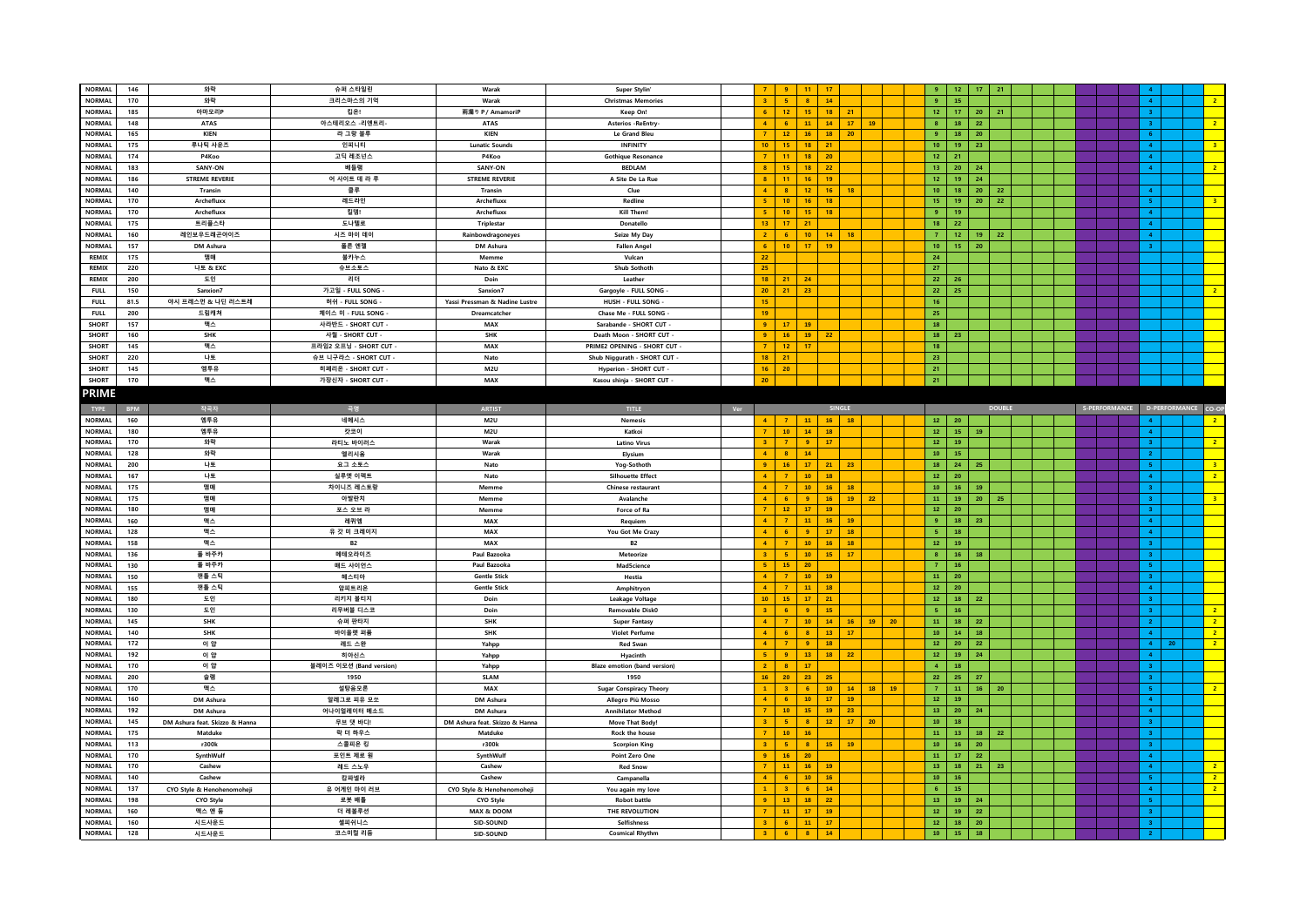| <b>NORMAL</b>   | 149        | 시드사운드                               | 돌리 키스                                          | SID-SOUND                         | <b>Dolly KiSS</b>                                              |            |                                   | 14               | 17               |                       | 6                  | 15                                         |                 |                 |    |  |                         |                |                                                     |
|-----------------|------------|-------------------------------------|------------------------------------------------|-----------------------------------|----------------------------------------------------------------|------------|-----------------------------------|------------------|------------------|-----------------------|--------------------|--------------------------------------------|-----------------|-----------------|----|--|-------------------------|----------------|-----------------------------------------------------|
| <b>NORMAL</b>   | 168        | Cranky                              | 마타도르                                           | Cranky                            | <b>MATADOR</b>                                                 |            |                                   | 10 <sub>1</sub>  | 18 <sub>1</sub>  | 21                    | $\mathbf{7}$       | $16-1$                                     | 19              | 22              |    |  |                         | 3 <sup>°</sup> |                                                     |
| <b>NORMAL</b>   | 175        | 3R2                                 | 밀키 웨이 갤럭시                                      | 3R2                               | Milky Way Galaxy                                               |            | 11 <sub>1</sub><br>6              | 18               |                  |                       |                    | 11 <sub>1</sub><br>18                      |                 |                 |    |  |                         |                |                                                     |
|                 |            |                                     |                                                |                                   |                                                                |            |                                   |                  |                  |                       |                    |                                            |                 |                 |    |  |                         | 2 <sup>1</sup> |                                                     |
| <b>NORMAL</b>   | 175        | 3R2                                 | 필 마이 해피니스                                      | 3R2                               | <b>Feel My Happiness</b>                                       |            | 10 <sub>1</sub><br>$3 -$          | 17               |                  |                       |                    | $6 -$<br>18                                | 21              |                 |    |  |                         | 2 <sup>1</sup> |                                                     |
| <b>NORMAL</b>   | 170        | SynthWulf                           | 라그나로크                                          | SynthWulf                         | Ragnarok                                                       |            | $\mathbf{7}$<br>11 <sub>1</sub>   | 16 <sup>°</sup>  | 18               | 20                    |                    | $13-1$<br>$9+$                             | 17 <sub>2</sub> |                 |    |  |                         | 3 <sup>2</sup> |                                                     |
| <b>NORMAL</b>   | 200        | D AAN                               | 아클루오이아스                                        | D_AAN                             | Achluojas                                                      |            | 15<br>$\bullet$                   | $17\,$           | 22               | 24                    |                    | 13 <sup>°</sup><br>16                      | 24              | 26              |    |  |                         | 3 <sup>°</sup> |                                                     |
| <b>NORMAL</b>   | $150 - 17$ | Vesuvia x REDSHiFT                  | 까랴위사따                                          | Vesuvia x REDSHiFT                | Karyawisata                                                    |            |                                   | 10 <sub>1</sub>  | 15 <sub>1</sub>  | 20<br>16 <sub>1</sub> |                    | $\mathbf{7}$<br>$16-1$                     | $\mathbf{22}$   |                 |    |  |                         | 4 <sup>1</sup> |                                                     |
| <b>NORMAL</b>   | 198        | Vospi                               | 비디오아웃 씨                                        | Vospi                             | video out c                                                    |            | 10 <sub>1</sub><br>14             | 17               | 22               |                       |                    | 15 <sub>1</sub><br>23                      |                 |                 |    |  |                         | $4 -$          |                                                     |
| NORMAL          | 175        | typeMARS                            | 스타더스트 오버드라이브                                   | typeMARS                          | <b>Stardust Overdrive</b>                                      |            | $\mathbf{A}$<br>$\overline{9}$    | 16               | 18               |                       |                    | 5 <sub>1</sub><br>13 <sup>°</sup>          | 16              | $19-1$          | 23 |  |                         | 3 <sup>°</sup> |                                                     |
| NORMAL          | 155        | 맥스                                  | 레미니센스                                          | MAX                               | Reminiscence                                                   |            | $\mathbf{R}$<br>$\mathbf{g}$      | 10 <sub>10</sub> | 15 <sub>1</sub>  | 18                    |                    | 10 <sub>1</sub><br>17                      | 19              |                 |    |  |                         | $3 -$<br>23    | 2 <sup>7</sup>                                      |
| <b>NORMAL</b>   | 158        | 맥스                                  | 모멘트 데이                                         | MAX                               | <b>Moment Day</b>                                              |            | $\mathbf{R}$<br>6                 | 10 <sub>1</sub>  | 15 <sub>1</sub>  | 17 <sup>2</sup><br>18 |                    | $\overline{9}$<br>16 <sup>°</sup>          | 18              |                 |    |  |                         | 5 <sub>1</sub> | $\overline{2}$                                      |
| <b>NORMAL</b>   | 125        | 바쿠스테 소토칸다 잇쵸메                       | 아마이 유우와쿠 데인저러스                                 | Bakusute Sotokanda Icchome        | Amai Yuuwaku Dangerous                                         |            |                                   | 6                | 11 <sub>1</sub>  | 14                    |                    | 5 <sub>1</sub><br>10 <sub>1</sub>          | 15              |                 |    |  |                         | 3 <sup>7</sup> |                                                     |
| <b>NORMAL</b>   | 198        | 바쿠스테 소토칸다 잇쵸메                       | 요로피쿠 피쿠요로!                                     | <b>Bakusute Sotokanda Icchome</b> | Yoropiku Pikuyoro!                                             |            | 5<br>3 <sup>1</sup>               | 9                | 15               |                       |                    | 5 <sub>1</sub><br>16                       |                 |                 |    |  | $\overline{\mathbf{3}}$ | 4 <sup>1</sup> |                                                     |
| NORMAL          | 175        | Sakuzyo                             | 임프린팅                                           | Sakuzyo                           | Imprinting                                                     |            | $\overline{7}$                    | 11               | 17 <sup>°</sup>  | 21                    |                    | 13 <sup>°</sup><br>16 <sup>°</sup>         | 21              | 24              |    |  |                         | $\overline{4}$ |                                                     |
| <b>NORMAL</b>   | 152        | void                                | 서든로맨스 [PIU Edit]                               | void                              | Sudden Romance [PIU Edit]                                      |            | $-6$<br>$\mathbf{A}$              | $\mathbf{a}$     | 14 <sub>1</sub>  | 19                    |                    | $\overline{\mathbf{8}}$<br>15 <sup>2</sup> | 19              |                 |    |  |                         | $\overline{4}$ |                                                     |
| <b>NORMAL</b>   | 136        | ETIA.                               | 미토츠다이라                                         | ETIA.                             | Mitotsudaira                                                   |            | $\overline{4}$                    | $\overline{9}$   | 15 <sub>1</sub>  | 18                    |                    | 10 <sub>1</sub><br>$16-1$                  | 19              |                 |    |  |                         | 4 <sub>1</sub> |                                                     |
| <b>NORMAL</b>   | 175        |                                     | 스마일다이어리                                        |                                   |                                                                |            | $\overline{7}$                    | 11               | 16 <sup>°</sup>  | 19 <sup>°</sup>       |                    | 8 <sup>1</sup><br>17 <sup>°</sup>          | 19              |                 |    |  |                         | 5 <sup>1</sup> |                                                     |
|                 |            | you                                 |                                                | you                               | <b>Smile Diary</b>                                             |            |                                   |                  |                  |                       |                    |                                            |                 |                 |    |  |                         |                |                                                     |
| <b>NORMAL</b>   | 138        | Masayoshi Minoshima                 | 배드 애플!! feat. Nomico                           | Masayoshi Minoshima               | <b>Bad Apple!! feat. Nomico</b>                                |            | $\overline{\mathbf{3}}$           | 5 <sub>1</sub>   | $\overline{9}$   | $13-1$<br>15          | $17$ 19            | 10 <sub>1</sub><br>18                      | $20\,$          |                 |    |  |                         | 2 <sup>1</sup> | 2 <sup>7</sup>                                      |
| NORMAL          | 163        | <b>TatshMusicCircle</b>             | 신앙 - 1st Desire                                | <b>TatshMusicCircle</b>           | Creed - 1st Desire                                             |            | $\overline{7}$                    | 12 <sub>2</sub>  | 18               | 21                    |                    | 11 <sub>1</sub><br>18                      | 23              |                 |    |  |                         | 5 <sup>2</sup> |                                                     |
| <b>NORMAL</b>   | 172        | TatshMusicCircle                    | 소라 노 시라베                                       | TatshMusicCircle                  | Sorano Shirabe                                                 |            | 2 <sup>1</sup><br>$\overline{a}$  | $12\,$           | 15 <sub>1</sub>  | 18                    |                    | 11 <sub>1</sub><br>16                      | ${\bf 20}$      |                 |    |  |                         | 4 <sup>1</sup> | 2 <sup>7</sup>                                      |
| <b>NORMAL</b>   | 178        | <b>TatshMusicCircle</b>             | 포 시즌스 오브 론리네스 verβ feat. Sariyajin             | TatshMusicCircle                  | FOUR SEASONS OF LONELINESS verß feat. Sariyajin                |            |                                   | 6                | 10 <sub>1</sub>  | 14 <sub>1</sub><br>17 | 20 <sub>2</sub>    | 10 <sub>1</sub><br>$15-15$                 | 18              | 22              |    |  |                         | 2 <sup>1</sup> | 2 <sup>7</sup>                                      |
| <b>NORMAL</b>   | 152        | TatshMusicCircle                    | 아이, 유레테                                        | TatshMusicCircle                  | Ai, Yurete                                                     |            | $\overline{\mathbf{3}}$           | 6                | 9 <sup>°</sup>   | 13 <sub>1</sub><br>16 | $\mathbf{8}$       | 15 <sub>1</sub>                            | 18              | 20              |    |  |                         | $4 -$          |                                                     |
| <b>NORMAL</b>   | 145        | Last Note.                          | 세츠나 트립                                         | Last Note.                        | Setsuna Trip                                                   |            | $\overline{\mathbf{3}}$           | 5 <sup>5</sup>   | 9 <sup>°</sup>   | 13 <sup>°</sup><br>16 | 18<br>$\mathbf{8}$ | 14 <sup>°</sup>                            | 19              | 23              |    |  |                         | 3 <sup>1</sup> | 2 <sup>7</sup>                                      |
| <b>NORMAL</b>   | 230        | Last Note.                          | 잡동사니 이노센스                                      | <b>Last Note</b>                  | <b>Trashy Innocence</b>                                        |            | $\overline{3}$                    | 5 <sup>7</sup>   | 10 <sub>1</sub>  | 15 <sub>1</sub><br>20 | 23 <sup>°</sup>    | 11<br>16                                   | 24              |                 |    |  |                         | $\overline{4}$ | 2 <sup>7</sup>                                      |
| <b>NORMAL</b>   | 190        | Last Note.                          | 연애용자                                           | Last Note.                        | Renai Yuusha                                                   |            | $\mathbf{R}$<br>6 <sup>6</sup>    | $12\,$           | 17 <sup>°</sup>  | 19                    |                    | $\overline{4}$<br>13 <sup>°</sup>          | 18              | 20              |    |  |                         | $\overline{4}$ | $\overline{3}$                                      |
| <b>NORMAL</b>   | 225        | Last Note.                          | 방과 후 스트라이드                                     | Last Note.                        | <b>Houkago Stride</b>                                          |            | 6                                 | 10 <sub>1</sub>  | 15 <sub>1</sub>  | 19                    |                    | 10 <sub>1</sub><br>$16-1$                  | 21              |                 |    |  |                         | 5 <sup>1</sup> |                                                     |
| <b>NORMAL</b>   |            |                                     | 프라임                                            | Tatsh                             | PRIME                                                          |            | $\overline{7}$<br>$\mathbf{A}$    | 11               |                  | 21                    |                    |                                            | 18              |                 |    |  |                         |                |                                                     |
|                 | 165        | Tatsh                               |                                                |                                   |                                                                |            |                                   |                  | 16 <sup>1</sup>  | 18                    |                    | 12 <sub>1</sub><br>16                      |                 | 20 <sub>2</sub> |    |  |                         | $3 -$          |                                                     |
| NORMAL          | 204        | 히토시즈쿠 X 야마                          | 배드 ∞ 앤드 ∞ 나이트                                  | HitoshizukuP X yama(글로벌)          | Bad ∞ End ∞ Night                                              |            | $\overline{4}$<br>$\overline{z}$  |                  | 10 <sub>1</sub>  | 13<br>17              | 19                 | 11 <sub>1</sub><br>18 <sup>°</sup>         | 23              |                 |    |  |                         | 4 <sup>1</sup> | 3 <sup>°</sup>                                      |
| NORMAL          | 188        | ETIA.                               | 퀸 오브 더 레드                                      | ETIA                              | Queen Of The Red                                               |            | $\mathbf{A}$                      | 11 <sub>1</sub>  | 15 <sub>15</sub> | 18 <sup>°</sup>       |                    | 12 <sup>°</sup><br>16 <sup>°</sup>         | 19              |                 |    |  |                         | 3 <sup>1</sup> |                                                     |
| <b>NORMAL</b>   | 140        | void                                | 아이디얼라이즈드 로맨스                                   | void                              | <b>Idealized Romance</b>                                       |            | $\overline{4}$<br>2 <sup>1</sup>  | $\overline{7}$   | 11               | 16<br>18              |                    | 10 <sub>1</sub><br>18                      |                 |                 |    |  |                         |                |                                                     |
| <b>NORMAL</b>   | 170        | void                                | 저스트 홀드 온 (To All Fighters)                     | void                              | Just Hold On (To All Fighters)                                 |            |                                   | 10               | 16 <sup>°</sup>  | 21                    |                    | 12 <sup>°</sup><br>18 <sup>°</sup>         | 22              | 25              |    |  |                         | 2 <sup>1</sup> |                                                     |
| <b>NORMAL</b>   | 176        | MAZO                                | 브레이크 잇 다운                                      | MAZO                              | <b>Break It Down</b>                                           |            | 14<br>7 <sup>7</sup>              | 16               |                  |                       |                    | 5 <sub>1</sub><br>12 <sub>1</sub>          | 17 <sub>1</sub> | 21              |    |  |                         |                |                                                     |
| <b>NORMAL</b>   | 145        | 맥스                                  | 하이퍼 큐브                                         | MAX                               | <b>HYPERCUBE</b>                                               |            | 6 <sup>1</sup><br>10 <sub>1</sub> | 15 <sub>1</sub>  | 17 <sub>2</sub>  |                       |                    | 10 <sup>°</sup><br>15 <sup>2</sup>         | 19              |                 |    |  |                         | $\mathbf{A}$   |                                                     |
| <b>NORMAL</b>   | 155        | SHK                                 | 라이크 미                                          | SHK                               | Like Me                                                        |            | 6 <sup>1</sup><br>10 <sub>1</sub> |                  | $14$ 18          |                       |                    | 11 <sub>1</sub><br>19                      |                 |                 |    |  |                         | 2 <sup>7</sup> | $\overline{2}$                                      |
| REMIX           | 170        | 반야 & 와락                             | 베토벤 인플루엔자                                      | Banya & Warak                     | <b>Beethoven Influenza</b>                                     |            | 21<br>$18-1$                      |                  |                  |                       | 20 <sub>2</sub>    |                                            |                 |                 |    |  |                         |                |                                                     |
| <b>REMIX</b>    | 175        | 맥스 & 맴매                             | 아발란퀴엠                                          | MAX & MEMME                       | Avalanquiem                                                    |            | $20 -$<br>23                      |                  |                  |                       | 25                 |                                            |                 |                 |    |  |                         |                |                                                     |
| REMIX           |            |                                     |                                                |                                   |                                                                |            |                                   |                  |                  |                       |                    |                                            |                 |                 |    |  |                         |                |                                                     |
|                 |            |                                     |                                                |                                   | Paradox                                                        |            |                                   | 26               |                  |                       |                    | 28                                         |                 |                 |    |  |                         |                |                                                     |
|                 | 220        | 슬램 & 나토                             | 패러독스                                           | <b>SLAM &amp; NATO</b>            |                                                                |            | $21 -$<br>23<br>$17-1$            |                  |                  |                       |                    | 25                                         |                 |                 |    |  |                         |                |                                                     |
| <b>FULL</b>     | 145        | DM Ashura feat. Skizzo & Hanna      | 무브 댓 바디! - FULL SONG                           | DM Ashura feat. Skizzo & Hanna    | Move That Body! - FULL SONG -                                  |            | 18                                |                  |                  |                       | 19                 |                                            |                 |                 |    |  |                         |                |                                                     |
| <b>FULL</b>     | 178        | TatshMusicCircle                    | 포 시즌스 오브 론리네스 verβ feat. Sariyajin - FULL SONG | <b>TatshMusicCircle</b>           | FOUR SEASONS OF LONELINESS verß feat. Sariyajin - FULL<br>SONG |            | $14 -$<br>19                      |                  |                  |                       |                    | 15 <sub>1</sub><br>19                      |                 |                 |    |  |                         |                |                                                     |
| <b>FULL</b>     | 138        | Masayoshi Minoshima                 | 배드 애플!! feat. Nomico - FULL SONG -             | Masayoshi Minoshima               | Bad Apple!! feat. Nomico - FULL SONG                           |            | $10-10$<br>14                     | 17               |                  |                       |                    | 11 <sub>1</sub><br>18                      | $22\,$          |                 |    |  |                         |                | $\overline{4}$                                      |
| <b>FULL</b>     | 163        | <b>TatshMusicCircle</b>             | 신앙 - 1st Desire - [FULL SONG]                  | TatshMusicCircle                  | Creed - 1st Desire - [FULL SONG]                               |            | 18<br>22                          |                  |                  |                       |                    | 19 <sub>1</sub><br>24                      |                 |                 |    |  |                         |                |                                                     |
| <b>SHORT</b>    | 145        | SHK                                 | 슈퍼 판타지 - SHORT CUT                             | SHK                               | Super Fantasy - SHORT CUT                                      |            | $19-19$                           |                  |                  |                       | 17 <sub>z</sub>    |                                            |                 |                 |    |  |                         |                |                                                     |
| <b>SHORT</b>    | 200        | 나토                                  | 요그 소토스 - SHORT CUT                             | Nato                              |                                                                |            | $13-1$<br>18 <sup>2</sup>         | 21               |                  |                       |                    | 16 <sup>°</sup><br>21                      |                 |                 |    |  |                         |                |                                                     |
|                 |            |                                     |                                                |                                   | Yog-Sothoth - SHORT CUT                                        |            |                                   |                  |                  |                       |                    |                                            |                 |                 |    |  |                         |                |                                                     |
| <b>SHORT</b>    | 167        | 나토                                  | 실루엣 이펙트 - SHORT CUT ·                          | Nato                              | Silhouette Effect - SHORT CUT                                  |            | 18 <sup>°</sup>                   |                  |                  |                       | 17 <sub>z</sub>    |                                            |                 |                 |    |  |                         |                |                                                     |
| <b>SHORT</b>    | 160        | 시드사운드                               | 셀피쉬니스 - SHORT CUT -                            | SID-SOUND                         | Selfishness - SHORT CUT -                                      |            | 17                                |                  |                  |                       |                    | 18 <sup>°</sup>                            |                 |                 |    |  |                         |                |                                                     |
| <b>SHORT</b>    | 175        | Matduke                             | 락 더 하우스 - SHORT CUT                            | Matduke                           | Rock the house - SHORT CUT                                     |            | 15<br>18                          |                  |                  |                       | ${\bf 20}$         |                                            |                 |                 |    |  |                         |                |                                                     |
| SHORT           | 145        | DM Ashura feat. Skizzo & Hanna      | 무브 댓 바디! - SHORT CUT                           | DM Ashura feat. Skizzo & Hanna    | Move That Body! - SHORT CUT                                    |            | 17 <sup>2</sup>                   |                  |                  |                       |                    | 18                                         |                 |                 |    |  |                         |                |                                                     |
| <b>SHORT</b>    | 128        | 맥스                                  | 프라임 오프닝 - SHORT CUT                            | MAX                               | PRIME Opening - SHORT CUT                                      | 15         |                                   |                  |                  |                       | 15 <sub>1</sub>    |                                            |                 |                 |    |  |                         |                | 5 <sup>°</sup>                                      |
| SHORT           | 175        | typeMARS                            | 스타더스트 오버드라이브 - SHORT CUT -                     | typeMARS                          | Stardust Overdrive - SHORT CUT -                               |            | 16 <sup>°</sup>                   |                  |                  |                       | $171$              |                                            |                 |                 |    |  |                         |                |                                                     |
| <b>FIESTA 2</b> |            |                                     |                                                |                                   |                                                                |            |                                   |                  |                  |                       |                    |                                            |                 |                 |    |  |                         |                |                                                     |
|                 |            |                                     |                                                |                                   |                                                                |            |                                   |                  |                  |                       |                    |                                            |                 |                 |    |  |                         |                |                                                     |
| <b>TYPE</b>     | <b>BPM</b> | 작공자                                 | 곡명                                             | <b>ARTIST</b>                     | TITLE                                                          | <b>Vor</b> |                                   |                  | SINGLE           |                       |                    |                                            |                 | <b>DOUBLE</b>   |    |  |                         |                |                                                     |
| <b>NORMAL</b>   | 196        | Affinity                            | 모노리스                                           | Affinity                          | Monolith                                                       |            | 5 <sub>1</sub><br>$3-1$           | $9+$             | 15               | 21                    |                    |                                            | $14$   17   22  |                 |    |  |                         |                |                                                     |
| <b>NORMAL</b>   | 133        | Coconut                             | 레이디버그                                          | Coconut                           | Ladybug                                                        |            | $\overline{\mathbf{3}}$           | -5               | 13               |                       |                    | 13 <sup>°</sup>                            |                 |                 |    |  |                         |                | S-PERFORMANCE D-PERFORMANCE CO-OP<br>2 <sup>7</sup> |
| <b>NORMAL</b>   | 128        | Coconut                             | 키티 캣                                           | Coconut                           | <b>Kitty Cat</b>                                               |            | $\sim$<br>$\overline{\mathbf{3}}$ | $-5$             | 14               |                       |                    | 6 <sub>1</sub><br>15                       |                 |                 |    |  |                         |                | $\overline{2}$                                      |
| NORMAL          | 190        | <b>Diclonius Kid</b>                | 하드코어 오브 더 노스                                   | <b>Diclonius Kid</b>              | Hardkore of the North                                          |            | $\mathbf{A}$<br>$\overline{7}$    | 11 <sub>1</sub>  | 21               |                       |                    | 15 <sub>1</sub><br>22                      |                 |                 |    |  |                         |                |                                                     |
| <b>NORMAL</b>   | 150        | Hi-G                                | 트라이브 어택커                                       | Hi-G                              | <b>Tribe Attacke</b>                                           |            | $\mathbf{R}$<br>6                 | $\bullet$        | 17 <sub>17</sub> |                       |                    | 10 <sub>1</sub><br>17 <sup>2</sup>         |                 |                 |    |  |                         |                | 4 <sup>°</sup>                                      |
| NORMAL          | 178        | Nightmare                           | 드림 투 나이트메어                                     | Nightmare                         | <b>Dream To Nightmare</b>                                      |            | $19-19$<br>21                     |                  |                  |                       |                    | 22<br>23                                   |                 |                 |    |  |                         |                |                                                     |
| <b>NORMAL</b>   | 166        | Smiley                              | 유토피아                                           | Smiley                            | Utopia                                                         |            | $\overline{7}$<br>$\mathbf{A}$    | -9               | 17               |                       |                    | $\mathbf{9}^\circ$<br>18 <sup>°</sup>      |                 |                 |    |  |                         |                |                                                     |
| <b>NORMAL</b>   | 160        | Smiley                              | 슈샤                                             | Smiley                            | Xuxa                                                           |            | $-5$<br>$3 -$                     | 9 <sup>°</sup>   | 14               |                       |                    | 12 <sub>1</sub><br>17                      |                 |                 |    |  |                         |                | 2 <sup>7</sup>                                      |
| NORMAL          | 310        | ZiGZaG                              |                                                | ZiGZaG                            | <b>yw</b>                                                      |            | 18 <sup>2</sup><br>23             |                  |                  |                       |                    | 17 <sup>°</sup><br>19 <sup>°</sup>         |                 |                 |    |  |                         |                |                                                     |
| <b>NORMAL</b>   |            |                                     | ww                                             |                                   |                                                                |            | $\mathbf{R}$                      |                  |                  | 19                    |                    |                                            |                 |                 |    |  |                         |                |                                                     |
|                 | 155        | Zircon                              | 스타 커맨드                                         | Zircon<br>J-Mi & Midi-D           | <b>Star Command</b>                                            |            | $-5$                              | $12$             | 15               |                       |                    | 15<br>$-21$                                | 23              |                 |    |  |                         |                |                                                     |
| NORMAL          | 160        | J-Mi & Midi-D & Ft. Hanna Stockzell | 팝 더 트랙                                         | & Ft. Hanna Stockzel              | Pop The Track                                                  |            | $\overline{4}$                    | $\overline{7}$   | $\overline{9}$   | 16 <sup>°</sup><br>18 | $\overline{9}$     | 18                                         | ${\bf 20}$      |                 |    |  |                         |                | $\overline{2}$                                      |
| <b>NORMAL</b>   | 175        | SynthWulf                           | 파사칼리아                                          | SynthWulf                         | Passacaglia                                                    |            | $\overline{7}$<br>$\mathbf{A}$    | 11               | 17 <sub>1</sub>  | 19                    |                    | 13<br>18                                   | 22              | 23              |    |  |                         |                |                                                     |
| <b>NORMAL</b>   | 135        | Zircon                              | 바로크 바이러스                                       | Zircon                            | <b>Baroque Virus</b>                                           |            | 5 <sup>1</sup><br>$\overline{9}$  | 17               |                  |                       |                    | 11 <sub>1</sub><br>18 <sup>°</sup>         | ${\bf 20}$      |                 |    |  |                         |                |                                                     |
| <b>NORMAL</b>   | 162        | DM Ashura                           | 엘리제                                            | <b>DM Ashura</b>                  | Elise                                                          |            | $\overline{7}$<br>$\mathbf{A}$    | 10 <sub>1</sub>  | 16               | 18<br>21              |                    | 12 <sub>1</sub><br>17                      | 23              |                 |    |  |                         |                | 2 <sup>7</sup>                                      |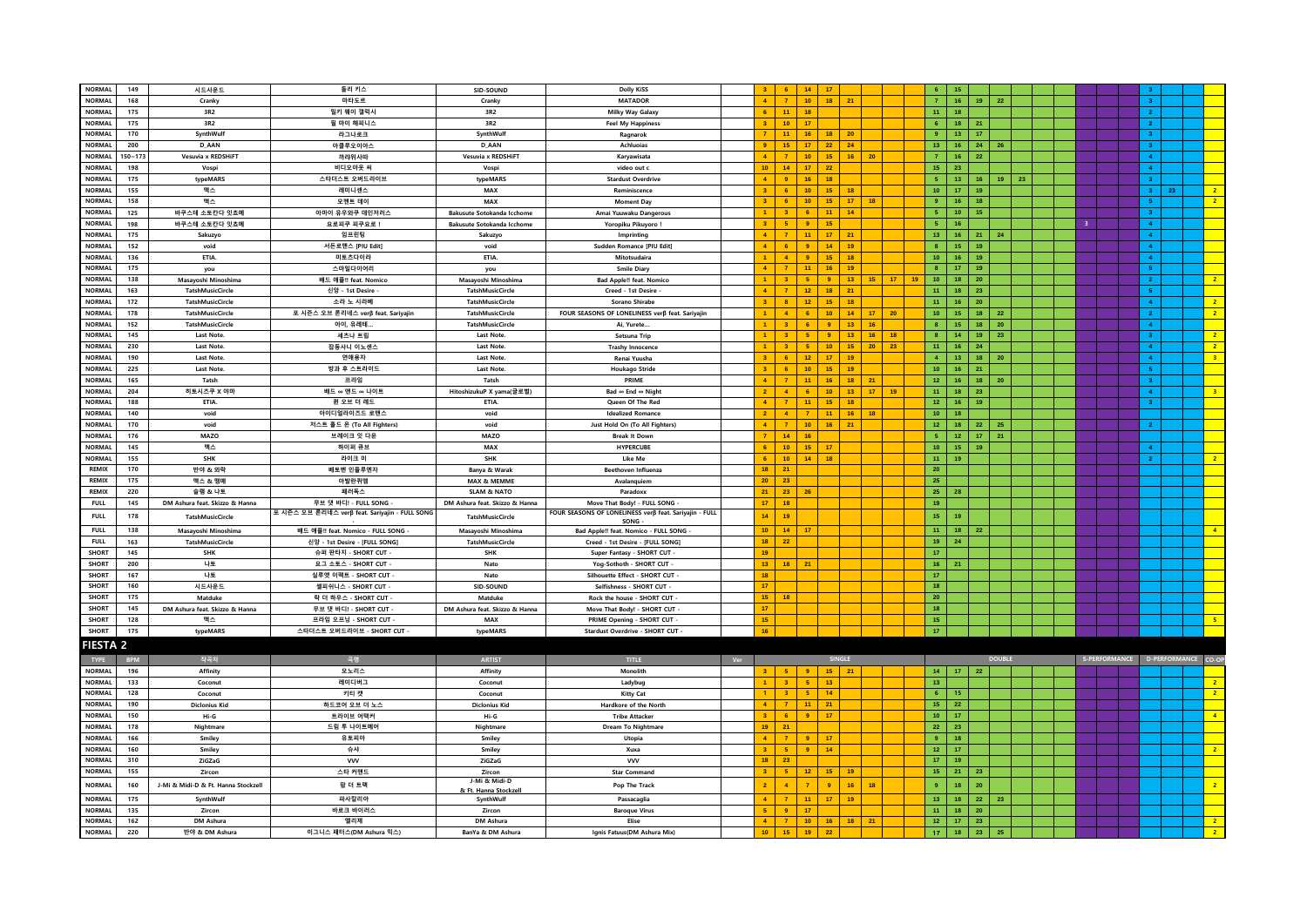| <b>NORMAL</b>    | 155         | 반야 & Cranky                         | 러브 이즈 어 데인저 존(Cranky 믹스)             | BanYa & Cranky                   | Love Is A Danger Zone(Cranky Mix)         |     | 13                                  | 17                      | 20              | 21                    |            | 11<br>16                           | 20                    | 23            |  |                |                |                                   |
|------------------|-------------|-------------------------------------|--------------------------------------|----------------------------------|-------------------------------------------|-----|-------------------------------------|-------------------------|-----------------|-----------------------|------------|------------------------------------|-----------------------|---------------|--|----------------|----------------|-----------------------------------|
| <b>NORMAL</b>    | 175         | 반야 & SynthWulf                      | 힙노시스(SynthWulf 믹스)                   | BanYa & SynthWulf                | <b>Hypnosis(SynthWulf Mix)</b>            |     | 11<br>13 <sup>°</sup>               | 17 <sub>1</sub>         | 20              |                       |            | 14 <sub>1</sub>                    | 15 <sub>1</sub><br>19 | $\bf 22$      |  |                |                |                                   |
| <b>NORMAL</b>    | 200         | 도인                                  | 에프 에프 에프                             | Doin                             | FFF                                       |     | 18 <sup>°</sup><br>11               | $\bf 22$                |                 |                       |            | 13 <sup>°</sup><br>22              | 24                    |               |  |                |                | 3 <sup>°</sup>                    |
| <b>NORMAL</b>    | 145         | SHK                                 | 유니크                                  | SHK                              | Unique                                    |     | $\overline{6}$                      | 10 <sub>1</sub>         | $14-14$         | 16                    |            | 12 <sub>1</sub>                    | 16<br>18              |               |  |                |                |                                   |
| <b>NORMAL</b>    | 183         | 맥스                                  | 엑시던트                                 | MAX                              | Accident                                  |     | $\overline{7}$<br>$\mathbf{A}$      | 11                      | 18              |                       |            | 11 <sub>1</sub><br>20 <sub>2</sub> |                       |               |  |                |                |                                   |
| <b>NORMAL</b>    | 180         | 맥스                                  | $\mathbb{E}$                         | MAX                              | D                                         |     | $\blacktriangle$<br>$\overline{7}$  | 10 <sub>1</sub>         | 18              |                       |            | 12 <sub>1</sub>                    | 18 <sup>°</sup><br>20 |               |  |                |                |                                   |
| <b>NORMAL</b>    | 128         | 맥스                                  | 유 갓 미 락킹                             | MAX                              | <b>U Got Me Rocking</b>                   |     | $\overline{3}$<br>$6\phantom{.}6$   | $\overline{\mathbf{8}}$ | $17-17$         | 18                    |            | 4 <sup>1</sup><br>17 <sub>z</sub>  |                       |               |  |                | 3 <sup>7</sup> |                                   |
| <b>NORMAL</b>    | $40 - 190$  | 약 원                                 | 루시드(PIU Edit)                        | Yak Won                          | Lucid(PIU Edit)                           |     | $\overline{7}$<br>$\mathbf{A}$      | 11                      | 16 <sub>1</sub> | 19                    |            | 11 <sub>1</sub><br>20              | 23                    |               |  |                |                | 2 <sup>7</sup>                    |
| <b>NORMAL</b>    | 140         | <b>SHK</b>                          | 로그인                                  | SHK                              |                                           |     |                                     | 10 <sub>10</sub>        | 18              | 20                    |            | 10 <sub>1</sub><br>19              |                       |               |  |                |                |                                   |
| <b>NORMAL</b>    |             |                                     |                                      |                                  | Log In                                    |     |                                     |                         |                 |                       |            |                                    |                       |               |  |                |                |                                   |
|                  | 246         | 약 원                                 | 윈드밀                                  | Yak Won                          | Windmill                                  |     | 13 <sub>1</sub><br>8 <sub>1</sub>   | 17                      | 21              |                       |            | 14 <sub>1</sub>                    | 18<br>23              |               |  |                |                | 2 <sub>1</sub>                    |
| <b>NORMAL</b>    | 155         | <b>SHK</b>                          | 팔로우 미                                | SHK                              | Follow me                                 |     | $\mathbf{A}$<br>6                   | $\overline{9}$          | 14              | 17                    |            | 9 <sup>°</sup><br>17 <sub>z</sub>  |                       |               |  |                |                | 2 <sup>7</sup>                    |
| NORMAL           | 90          | 시드사운드                               | 여래아                                  | SID-SOUND                        | Yeo rae a                                 |     | $\overline{3}$                      | -5.                     | 8 <sup>1</sup>  | 13                    |            | $\overline{7}$<br>10 <sub>10</sub> |                       |               |  |                |                | 5 <sup>2</sup>                    |
| NORMAL           | $120 - 140$ | SQUAR                               | 멘탈 라이더                               | SQUAR                            | <b>Mental Rider</b>                       |     | 16<br>13 <sup>°</sup>               | 21                      |                 |                       |            | 13 <sup>°</sup>                    | $19-1$<br>22          | 24            |  |                |                | $\overline{4}$                    |
| <b>REMIX</b>     | 175         | SynthWulf & 맥스                      | 인피니티 리믹스                             | SynthWulf & MAX                  | <b>Infinity RMX</b>                       |     | 20                                  |                         |                 |                       |            | 19                                 |                       |               |  |                |                |                                   |
| REMIX            | 200         | 도인 & 맥스                             | 와라유도인?                               | Doin & MAX                       | What Are You Doin?                        |     | 18                                  |                         |                 |                       |            | 23                                 |                       |               |  |                |                |                                   |
| <b>SHORT</b>     | 160         | J-Mi & Midi-D & Ft. Hanna Stockzell | 팝 더 트랙 - SHORT CUT -                 | J-Mi & Midi-D                    | Pop The Track - SHORT CUT -               |     | 18                                  |                         |                 |                       |            | 16 <sup>°</sup>                    |                       |               |  |                |                |                                   |
| <b>SHORT</b>     | 175         | SynthWulf                           | 파사칼리아 - SHORT CUT -                  | & Ft. Hanna Stockze<br>SynthWulf | Passacaglia - SHORT CUT -                 |     | 17                                  |                         |                 |                       |            | 18                                 |                       |               |  |                |                |                                   |
| <b>SHORT</b>     | 220         | DM Ashura                           | 이그니스 패터스(DM Ashura 믹스) - SHORT CUT - | DM Ashura                        | Ignis Fatuus(DM Ashura Mix) - SHORT CUT - |     | 21                                  |                         |                 |                       |            | 21                                 |                       |               |  |                |                |                                   |
|                  |             |                                     |                                      |                                  |                                           |     |                                     |                         |                 |                       |            |                                    |                       |               |  |                |                |                                   |
| <b>SHORT</b>     | 200         | 도인                                  | 에프 에프 에프 - SHORT CUT -               | Doin                             | FFF - SHORT CUT -                         |     | 18                                  |                         |                 |                       |            | 21                                 |                       |               |  |                |                |                                   |
| <b>SHORT</b>     | 145         | SHK                                 | 유니크 - SHORT CUT                      | SHK                              | Unique - SHORT CUT                        |     | 18                                  |                         |                 |                       |            | 16 <sup>°</sup>                    |                       |               |  |                |                |                                   |
| <b>SHORT</b>     | 128         | 맥스                                  | 유 갓 미 락킹 - SHORT CUT                 | MAX                              | U Got Me Rocking - SHORT CUT              |     | 17                                  |                         |                 |                       |            | 17                                 |                       |               |  |                |                |                                   |
| <b>FIESTA EX</b> |             |                                     |                                      |                                  |                                           |     |                                     |                         |                 |                       |            |                                    |                       |               |  |                |                |                                   |
| <b>TYPE</b>      | <b>BPM</b>  | 작곡자                                 | 곡명                                   | <b>ARTIST</b>                    | <b>TITLE</b>                              | Ver |                                     |                         |                 | SINGLE                |            |                                    |                       | <b>DOUBLE</b> |  |                |                | S-PERFORMANCE D-PERFORMANCE CO-OP |
| <b>NORMAL</b>    | 203         | 도인                                  | 클리너                                  | Doin                             | Cleaner                                   |     | 7 <sup>1</sup><br>$\mathbf{A}$      | 12                      |                 | $17$ 21 23            |            | 20<br>25                           | 26                    |               |  |                |                |                                   |
| <b>NORMAL</b>    |             |                                     |                                      |                                  |                                           |     | 44.                                 |                         |                 |                       |            | 12 <sup>°</sup>                    |                       |               |  | $\overline{2}$ | $\mathbf{R}$   |                                   |
|                  | 180.4       | 도인                                  | 인터퍼런스                                | Doin                             | Interference                              |     | 18<br>$\overline{3}$                |                         |                 |                       |            |                                    | $18-1$<br>22          |               |  | $\overline{4}$ |                |                                   |
| <b>NORMAL</b>    | 135         | SHK                                 | 리얼리티                                 | SHK                              | Reality                                   |     | $6\phantom{.}6$                     | $\overline{\mathbf{8}}$ | 15 <sub>1</sub> | 17                    |            | 4 <sup>1</sup><br>15               |                       |               |  |                | 2 <sup>1</sup> |                                   |
| <b>NORMAL</b>    | 170         | <b>SHK</b>                          | 테이크 아웃                               | <b>SHK</b>                       | <b>Take Out</b>                           |     | $\overline{7}$<br>$\mathbf{A}$      | 11 <sub>1</sub>         | 17 <sub>1</sub> | 20                    |            | 13 <sub>1</sub>                    | 19<br>22              | 23            |  |                |                | 3 <sup>°</sup>                    |
| NORMAL           | 128         | 맥스 & Rorychesell<br>(시드사운드)         | 버터플라이                                | MAX & Rorychesell<br>(SID-SOUND) | <b>Butterfly</b>                          |     | $6\phantom{1}6$                     |                         | 13 <sub>1</sub> | 16                    |            | $\overline{7}$<br>17               |                       |               |  | $\overline{2}$ | 3 <sup>°</sup> |                                   |
| <b>NORMAL</b>    | 155         | 맥스                                  | 오버블로우                                | <b>MAX</b>                       | Overblow                                  |     | $\overline{z}$<br>$\mathbf{A}$      | 10 <sup>°</sup>         | 16 <sup>°</sup> | 18 <sup>2</sup><br>20 |            | 12 <sup>7</sup>                    | $18-1$<br>19          |               |  | $\overline{2}$ | 3 <sup>1</sup> | $\overline{2}$                    |
| <b>NORMAL</b>    | 128         | 맥스                                  | 위 갓 투 노우                             | MAX                              | We Got 2 Know                             |     | 5                                   | $\mathbf{8}$            | 17 <sup>°</sup> | 20                    |            | 4 <sup>1</sup><br>18               |                       |               |  | $\overline{2}$ | 3 <sup>°</sup> | 3 <sup>°</sup>                    |
| <b>NORMAL</b>    | 130         | Throwdown                           | 왓 해픈드                                | Throwdow                         | <b>What Happened</b>                      |     | $\overline{7}$                      | 12                      | 17 <sup>°</sup> | 21                    |            | $20-1$<br>23                       |                       |               |  |                |                |                                   |
| <b>NORMAL</b>    | 150         | Sanxion7                            | 가고일                                  | Sanxion7                         | Gargoyle                                  |     | $\mathbf{A}$<br>$\overline{7}$      | 9                       | 18 <sub>1</sub> | 22                    |            | 12 <sub>1</sub><br>20              | 23                    |               |  | $\overline{2}$ |                |                                   |
| <b>NORMAL</b>    | 156         | DM Ashura                           | 알레그로 콘 뿌오코                           | DM Ashura                        | Allegro Con Fuoco                         |     | $\blacktriangle$<br>$\overline{7}$  | 10 <sub>1</sub>         | 17 <sup>°</sup> | 22                    |            | $9+$<br>18                         | 23                    |               |  | $\overline{1}$ | $6-1$          |                                   |
| NORMAL           | 145         | 반야 프로덕션                             | 헝가리 무곡 V                             |                                  |                                           |     | $\mathbf{A}$<br>-6                  | $\overline{\mathbf{8}}$ | 17              | 18                    |            | $\bullet$                          | 17 <sup>2</sup><br>21 |               |  | $\overline{2}$ |                |                                   |
|                  |             |                                     |                                      | <b>Banya Production</b>          | <b>Hungarian Dance V</b>                  |     | -6                                  |                         |                 |                       |            |                                    |                       |               |  |                |                | $\overline{2}$                    |
| <b>NORMAL</b>    | $130 - 240$ | 반야 프로덕션                             | 마왕                                   | <b>Banya Production</b>          | <b>The Devil</b>                          |     |                                     | $\overline{9}$          | 12 <sup>°</sup> | 19                    |            | 14 <sub>1</sub><br>20 <sub>2</sub> |                       |               |  |                |                |                                   |
| <b>NORMAL</b>    | 147         | <b>DM Ashura</b>                    | 엑스 레이브                               | DM Ashura                        | X-Rave                                    |     | 6<br>$\mathbf{3}$                   | 9                       | 17 <sup>°</sup> |                       |            | 11 <sub>1</sub><br>20 <sub>2</sub> |                       |               |  | $\overline{2}$ | 6 <sup>1</sup> |                                   |
| <b>NORMAL</b>    | 135         | <b>SHK</b>                          | 네이티브                                 | <b>SHK</b>                       | Native                                    |     | 5<br>$\mathbf{3}$                   | $\overline{9}$          | 17 <sub>1</sub> | 20                    |            | 10 <sub>1</sub><br>18              |                       |               |  | $\overline{2}$ | 3 <sup>1</sup> |                                   |
| <b>NORMAL</b>    | 175.9       | Vospi                               | 스멜스 라이크 어 초콜릿                        | Vospi                            | <b>Smells Like A Chocolate</b>            |     | 4 <sup>1</sup><br>6                 | $\overline{9}$          | 16 <sup>°</sup> |                       |            | $121$<br>17                        |                       |               |  | $\overline{1}$ | 3 <sup>1</sup> |                                   |
| <b>NORMAL</b>    | 173         | Zircon                              | 네크로맨시                                | Zircon                           | Necromancy                                |     | $\overline{7}$<br>$\mathbf{A}$      | 10 <sub>1</sub>         | 18              | 20                    |            | 14 <sup>°</sup><br>$19-1$          | 23                    |               |  | $\overline{2}$ | 3 <sup>1</sup> |                                   |
| <b>NORMAL</b>    | 140         | A.V.                                | 야근                                   | A.V.                             | <b>Night Duty</b>                         |     | 6                                   | $\overline{9}$          | 14 <sub>1</sub> | 17<br>19              |            | $\mathbf{8}$                       | ${\bf 20}$<br>15      |               |  |                |                |                                   |
| <b>NORMAL</b>    | 160         | V.A.                                | 파반느                                  | V.A.                             | Pavane                                    |     | $6\phantom{.}6$<br>$\mathbf{3}$     | 10 <sub>1</sub>         | 17              |                       |            | 17 <sup>°</sup><br>22              |                       |               |  | $\overline{2}$ |                |                                   |
| <b>NORMAL</b>    | 200         | 도인                                  | 잣                                    | Doin                             | <b>Pine Nut</b>                           |     | $13 -$<br>20                        |                         |                 |                       |            | 16<br>$\mathbf{22}$                |                       |               |  |                |                |                                   |
| <b>NORMAL</b>    | 170         | 도인                                  | $B \cup 0 B$                         | Doin                             | ASDF                                      |     | $\mathbf{a}$<br>17                  |                         |                 |                       |            | 10 <sup>°</sup><br>17 <sub>z</sub> |                       |               |  |                |                |                                   |
| <b>NORMAL</b>    | 140         | MAX&Seorryang                       | 조나단의 꿈                               | MAX&Seorryang                    | Jonathan's Dream                          |     | $\,$ 6 $\,$<br>$\blacktriangleleft$ | 8 <sub>1</sub>          | 16              | 18                    |            | 10 <sub>1</sub><br>15 <sub>1</sub> | 19                    |               |  |                |                |                                   |
| REMIX            | 222.22      | (시드사운드)<br>도인                       | 진공 청소기                               | (SID-SOUND)                      | Vacuum Cleaner                            |     | 20 <sub>2</sub><br>15 <sub>1</sub>  | 25                      |                 |                       |            | 20 <sup>°</sup><br>27              |                       |               |  |                |                |                                   |
|                  |             |                                     |                                      | Doin                             |                                           |     |                                     |                         |                 |                       |            |                                    |                       |               |  |                |                |                                   |
| <b>REMIX</b>     | 128         | 맥스                                  | 에브리바디 갓 투 노우                         | MAX                              | <b>Everybody Got 2 Know</b>               |     | 19                                  |                         |                 |                       |            | 18                                 |                       |               |  |                |                |                                   |
| <b>FULL</b>      | 180.4       | 도인                                  | 인터퍼런스 - FULL SONG                    | Doin                             | Interference - FULL SONG                  |     | 18                                  |                         |                 |                       |            | 15 <sub>1</sub><br>18              |                       |               |  |                |                |                                   |
| <b>SHORT</b>     | 156.118     | 도인                                  | 트롯프리스 - SHORT CUT                    | Doin                             | Trotpris - SHORT CUT                      |     | 14                                  |                         |                 |                       |            | 14                                 |                       |               |  |                |                |                                   |
| <b>SHORT</b>     | 203         | 도인                                  | 클리너 - SHORT CUT -                    | Doin                             | Cleaner - SHORT CUT -                     |     | 21                                  |                         |                 |                       |            | 22                                 |                       |               |  |                |                |                                   |
| SHORT            | 170         | <b>SHK</b>                          | 테이크 아웃 - SHORT CUT ·                 | <b>SHK</b>                       | Take Out - SHORT CUT -                    |     | 18                                  |                         |                 |                       |            | 19                                 |                       |               |  |                |                |                                   |
| <b>SHORT</b>     | 155         | 맥스                                  | 오버블로우 - SHORT CUT                    | MAX                              | Overblow - SHORT CUT                      |     | 18                                  |                         |                 |                       |            | 17                                 |                       |               |  |                |                |                                   |
| SHORT            | 147         | DM Ashura                           | 엑스 레이브 - SHORT CUT ·                 | DM Ashura                        | X-Rave - SHORT CUT                        |     | 16                                  |                         |                 |                       |            | 18                                 |                       |               |  |                |                |                                   |
| <b>FIESTA</b>    |             |                                     |                                      |                                  |                                           |     |                                     |                         |                 |                       |            |                                    |                       |               |  |                |                |                                   |
|                  |             |                                     |                                      |                                  |                                           |     |                                     |                         |                 | <b>SINGLE</b>         |            |                                    |                       | <b>DOUBLE</b> |  |                |                | S-PERFORMANCE D-PERFORMANCE CO-OP |
| <b>TYPE</b>      | <b>BPM</b>  | 작곡자                                 |                                      | <b>ARTIST</b>                    | TITLE                                     | Ver |                                     |                         |                 |                       |            |                                    |                       |               |  |                |                |                                   |
| <b>NORMAL</b>    | 190         | 이 얍                                 | 엑스트리                                 | YAHPP                            | <b>XTREE</b>                              |     | $-7 -$<br>2 <sup>2</sup>            | 12                      | 20              |                       |            | 15<br>19                           | 22                    |               |  | $\overline{2}$ | 3 <sup>1</sup> |                                   |
| <b>NORMAL</b>    | 158         | 이 얍                                 | 소서리스 엘리제                             | YAHPP                            | <b>Sorceress Elise</b>                    |     | $\mathbf{A}$<br>$-6$                | $\mathbf{B}$            | $10-1$          | $-17$                 | $18$ 21 23 | 8 <sup>1</sup>                     | 17 <sup>2</sup><br>24 |               |  |                |                | $\overline{2}$                    |
| <b>NORMAL</b>    | 92          | 엠.에스.군                              | 사랑가 -2막-                             | msgoor                           | Betrayer -act.2-                          |     | $\overline{4}$<br>$6\phantom{.}$    | 10 <sub>1</sub>         |                 |                       |            | 15 <sub>1</sub>                    |                       |               |  | $\overline{3}$ | 3 <sup>1</sup> |                                   |
| <b>NORMAL</b>    | 127         | 맥스                                  | 유 갓 투 노우                             | MAX                              | <b>U GOT 2 KNOW</b>                       |     | $\overline{7}$                      | $\overline{\mathbf{8}}$ | 17              | 19<br>20              |            | 18                                 |                       |               |  | $\overline{2}$ | $4 -$          |                                   |
| <b>NORMAL</b>    | 150         | SHK                                 | 데스티네이션                               | SHK                              | Destination                               |     | $\mathbf{7}$<br>4 <sup>1</sup>      | 12 <sub>1</sub>         | 17              | 20<br>19              |            | 14<br>20                           |                       |               |  |                | $5 -$          |                                   |
| <b>NORMAL</b>    | 200         | 도인                                  | 진공                                   | Doin                             | Vacuum                                    |     | 19<br>21                            | 23 <sup>°</sup>         |                 |                       |            | 21<br>25                           |                       |               |  |                | 3 <sup>1</sup> |                                   |
| <b>NORMAL</b>    | 96          | 반야 프로덕션                             | 두 잇 레게 스타일                           | <b>Banya Production</b>          | Do It Reggae Style                        |     | 13                                  |                         |                 |                       |            | 15                                 |                       |               |  | $\overline{4}$ | 5 <sup>2</sup> |                                   |
| <b>NORMAL</b>    | 152         | 반야 프로덕션                             | 제네시스                                 | <b>Banya Production</b>          | Xenesis                                   |     |                                     | 10 <sub>1</sub>         | 18              |                       |            | 12 <sub>1</sub>                    | $15 -$<br>18          |               |  | $\blacksquare$ |                |                                   |
| <b>NORMAL</b>    | 160         | 반야 프로덕션                             | 아리랑                                  | <b>Banya Production</b>          | Arirang                                   |     | 11<br>19                            | $22^{\circ}$            |                 |                       |            | $121$<br>21                        |                       |               |  |                | 2 <sup>1</sup> |                                   |
| <b>NORMAL</b>    | 132         | 반야 프로덕션                             | 테크 -클럽 코펜하겐                          | <b>Banya Production</b>          | Tek -Club Copenhagen-                     |     | 3 <sub>1</sub><br>$-5$              | 16 <sup>°</sup>         | 17              |                       |            | 17                                 |                       |               |  | 5              | $4 -$          |                                   |
| <b>NORMAL</b>    | 170         | 반야 프로덕션                             | 안녕 윌리엄                               | <b>Banya Production</b>          | <b>Hello William</b>                      |     | $\vert$ 4 $\vert$<br>$-6$           | 9 <sup>°</sup>          | $17-1$          | $-19$                 |            | $9+$<br>20                         |                       |               |  |                |                |                                   |
|                  |             |                                     |                                      |                                  |                                           |     |                                     |                         |                 |                       |            |                                    |                       |               |  |                |                |                                   |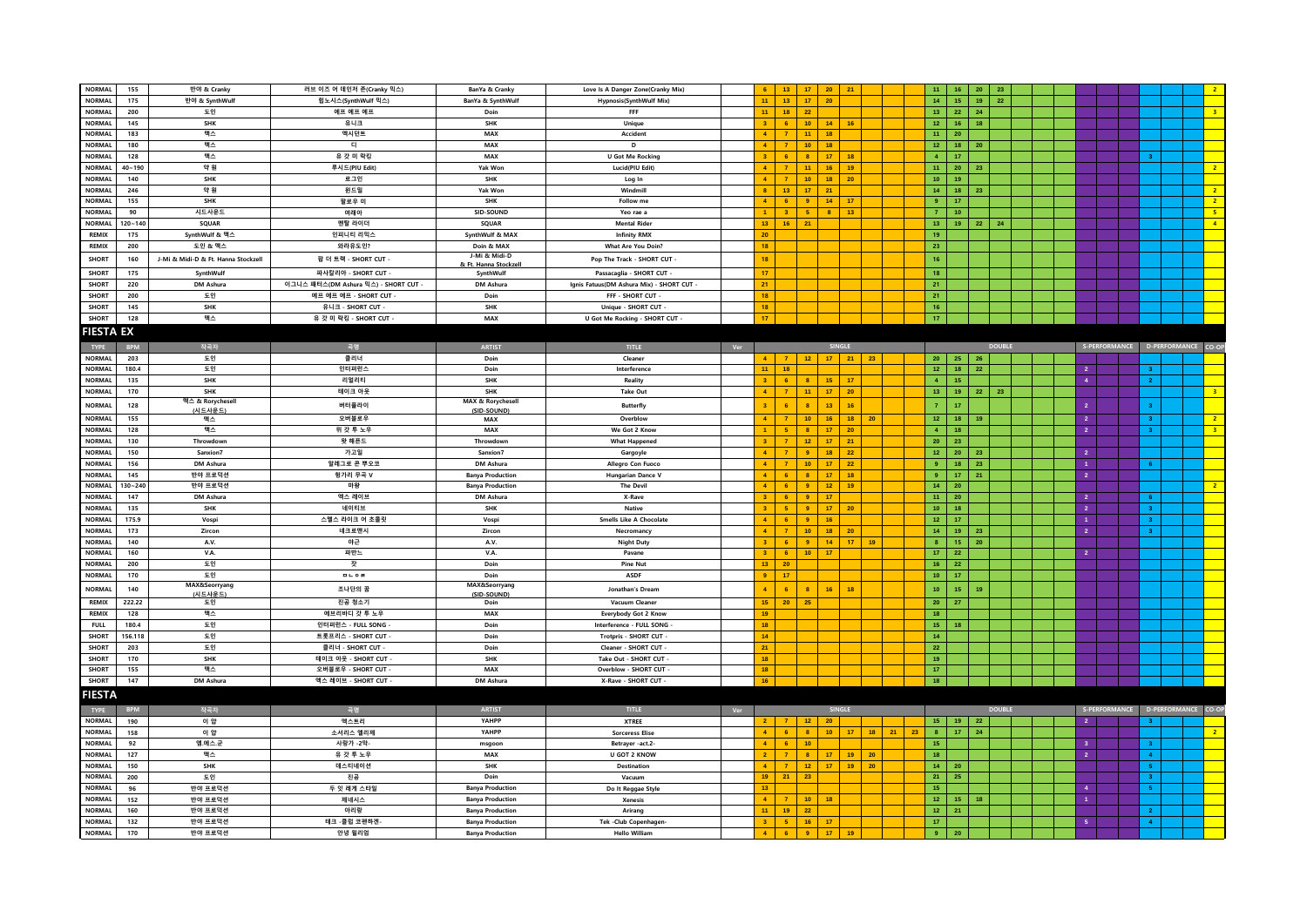|                       | <b>NORMAL</b><br>130 | 반야 프로덕션            | 터키 행진곡 -미니멀튠즈-                     | <b>Banya Production</b>                            | Turkey March -Minimal Tunes-                                |     | -6                                        | 10 <sup>°</sup>         | 17                                 |                 |                 | 11                                     | 18                    |               |  |                  |                                   |                |
|-----------------------|----------------------|--------------------|------------------------------------|----------------------------------------------------|-------------------------------------------------------------|-----|-------------------------------------------|-------------------------|------------------------------------|-----------------|-----------------|----------------------------------------|-----------------------|---------------|--|------------------|-----------------------------------|----------------|
| <b>NORMAL</b>         | 164                  | 반야 프로덕션            | 겟 업 (앤 고)                          | <b>Banya Production</b>                            | Get Up (and go)                                             |     | $\mathbf{A}$<br>$\overline{7}$            | 10 <sub>1</sub>         | 17                                 |                 |                 | 11 <sub>1</sub>                        | 19                    |               |  |                  | 3 <sup>7</sup>                    |                |
| <b>NORMAL</b>         | 140                  | 반야 프로덕션            | 팬텀 -인터메조-                          | <b>Banya Production</b>                            | Phantom -Intermezzo-                                        |     | 3 <sup>1</sup><br>$\overline{7}$          | 12 <sup>7</sup>         | 15<br>$19$ 22                      |                 |                 | 17 <sup>°</sup>                        | 19<br>21              |               |  |                  | 3 <sup>1</sup>                    |                |
| <b>NORMAL</b>         | 128                  | 반야 프로덕션            | 미션 파서블 -블로우 백-                     | <b>Banya Production</b>                            | <b>Mission Possible -Blow Back-</b>                         |     | $19-1$                                    |                         |                                    |                 |                 | 18                                     | 21                    |               |  | 3 <sup>7</sup>   | 5 <sup>7</sup>                    |                |
| <b>NORMAL</b>         | 116                  | 반야 프로덕션            | 펌핑 점핑                              | <b>Banya Production</b>                            | <b>Pumping Jumping</b>                                      |     |                                           | -5                      | 13<br>15 <sub>1</sub>              | 17 <sup>2</sup> | 19              | $\mathbf 6$                            | $17\,$                |               |  | $\overline{4}$   | $5 -$<br>$6-1$                    |                |
| <b>NORMAL</b>         | 145                  | 도인                 | 테프리스                               | Doin                                               | <b>Tepris</b>                                               |     | 2 <sup>1</sup><br>$\overline{4}$          | $\mathbf{7}$            | 17                                 |                 |                 | $\overline{9}$                         | 19                    |               |  |                  |                                   | 2 <sup>7</sup> |
| <b>NORMAL</b>         | 185                  | 도인                 | 네이팜                                | Doin                                               | Napalm                                                      |     | $14 -$<br>19                              | 21                      |                                    |                 |                 | 15 <sub>1</sub>                        | 22                    |               |  |                  |                                   |                |
| REMIX                 | 164                  | 반야 프로덕션            | 반야 프로덕션 클래식 리믹스                    |                                                    |                                                             |     | $12-12$<br>18                             |                         |                                    |                 |                 | 14 <sup>°</sup>                        | 19 <sup>°</sup>       |               |  |                  |                                   |                |
|                       |                      |                    |                                    | <b>Banya Production</b>                            | <b>B.P Classic Remix</b>                                    |     |                                           |                         |                                    |                 |                 |                                        |                       |               |  |                  |                                   |                |
| REMIX                 | $145 - 158$          | 반야 프로덕션            | 파파 헬로이징                            | <b>Banya Production</b>                            | PaPa helloizing                                             |     | 8 <sup>1</sup><br>19                      |                         |                                    |                 |                 |                                        |                       |               |  |                  |                                   |                |
| <b>REMIX</b>          | 180                  | 반야 프로덕션            | 반야 프로덕션 클래식 리믹스 2                  | <b>Banva Production</b>                            | <b>B.P Classic Remix 2</b>                                  |     | $11 -$<br>18                              |                         |                                    |                 |                 |                                        |                       |               |  |                  |                                   |                |
| REMIX                 | 122                  | 반야 프로덕션            | 셋업 미투 믹스                           | <b>Banya Production</b>                            | Set Up Me2 Mix                                              |     | 17 <sub>1</sub>                           |                         |                                    |                 |                 |                                        |                       |               |  |                  |                                   |                |
| <b>REMIX</b>          | 150                  | 엠.에스.군             | 엠.에스.군 리믹스 파트.6                    | msgoon                                             | msgoon RMX pt.6                                             |     | 21                                        |                         |                                    |                 |                 | 20                                     |                       |               |  |                  |                                   |                |
| <b>SHORT</b>          | 130                  | 반야                 | 파이널 오디션 2 - SHORT CUT ·            | Banya                                              | Final Audition 2 - SHORT CUT                                |     | 17 <sup>°</sup>                           |                         |                                    |                 |                 | 18                                     |                       |               |  |                  |                                   |                |
| SHORT                 | 130.5                | 반야                 | 파이널 오디션 3 - SHORT CUT -            | Banya                                              | Final Audition 3 - SHORT CUT -                              |     | 18 <sup>°</sup>                           |                         |                                    |                 |                 | 16 <sub>1</sub>                        |                       |               |  |                  |                                   |                |
| <b>SHORT</b>          | 170                  | 이 얍                | 파이널 오디션 에피소드 2-X - SHORT CUT -     | YAHPP                                              | Final Audition Ep. 2-X - SHORT CUT                          |     | 20 <sub>2</sub>                           |                         |                                    |                 |                 | 20 <sub>2</sub>                        |                       |               |  |                  |                                   |                |
| <b>SHORT</b>          | 140                  | 반야                 | 러브 이즈 어 데인져 존 - SHORT CUT ·        | Banya                                              | Love is a Danger Zone - SHORT CUT                           |     | $13 -$<br>20                              |                         |                                    |                 |                 | $171$                                  |                       |               |  |                  |                                   |                |
| <b>SHORT</b>          | 162                  | 반야                 | 러브 이즈 어 데인져 존 pt.2 - SHORT CUT -   | Banya                                              | Love is a Danger Zone pt. 2 - SHORT CUT -                   |     | 8 <sup>1</sup><br>19                      |                         |                                    |                 |                 | 22                                     |                       |               |  |                  |                                   |                |
|                       |                      |                    |                                    |                                                    |                                                             |     |                                           |                         |                                    |                 |                 |                                        |                       |               |  |                  |                                   |                |
| <b>SHORT</b>          | 195                  | 반야                 | 엑스트라바간자 - SHORT CUT                | Banya                                              | Extravaganza - SHORT CUT                                    |     | 15 <sup>°</sup>                           |                         |                                    |                 |                 | 15 <sub>1</sub>                        | 22                    |               |  | 15               |                                   |                |
| <b>SHORT</b>          | 200                  | 반야                 | 치킨 윙 - SHORT CUT -                 | Banya                                              | CHICKEN WING - SHORT CUT                                    |     | 20 <sub>2</sub>                           |                         |                                    |                 |                 | 14 <sub>1</sub>                        |                       |               |  |                  |                                   |                |
| SHORT                 | 168                  | 반야                 | 윈터 - SHORT CUT                     | Banya                                              | Winter - SHORT CUT                                          |     | 6<br>-9                                   | 16                      |                                    |                 |                 | 10 <sub>1</sub>                        | 17                    |               |  |                  |                                   |                |
| <b>SHORT</b>          | 136                  | 반야                 | 무혼 2 - SHORT CUT                   | Banya                                              | Solitary 2 - SHORT CUT -                                    |     | 18 <sup>°</sup>                           |                         |                                    |                 |                 | 17                                     |                       |               |  |                  |                                   |                |
| <b>SHORT</b>          | 180                  | 반야                 | 월광 - SHORT CUT                     | Banya                                              | Moonlight - SHORT CUT -                                     |     | $15-15$<br>19                             |                         |                                    |                 |                 | 20 <sub>2</sub>                        |                       |               |  |                  |                                   |                |
| <b>SHORT</b>          | 195                  | 반야                 | 위치 닥터 - SHORT CUT                  | Banya                                              | Witch Doctor - SHORT CUT                                    |     | 14 <sup>°</sup><br>20                     |                         |                                    |                 |                 | $17\,$                                 |                       |               |  |                  |                                   |                |
| <b>SHORT</b>          | 178                  | 반야                 | 익시드2 오프닝 - SHORT CUT               | Banya                                              | Exceed2 Opening - SHORT CUT                                 |     | 15 <sub>1</sub>                           |                         |                                    |                 |                 | 18                                     |                       |               |  |                  |                                   |                |
| <b>SHORT</b>          | 133                  | 이 얍                | NX 오프닝 - SHORT CUT -               | YAHPP                                              | NX Opening - SHORT CUT -                                    |     | 16                                        |                         |                                    |                 |                 | 17 <sup>°</sup>                        |                       |               |  |                  |                                   |                |
| SHORT                 | 156                  | 반야 프로덕션            | 케이.오.에이 : 엘리스 인 원더월드 - SHORT CUT - | <b>Banya Production</b>                            | K.O.A : Alice In Wonderworld - SHORT CUT -                  |     | 8 <sub>1</sub><br>16                      |                         |                                    |                 |                 | 18                                     |                       |               |  |                  |                                   |                |
| <b>SHORT</b>          |                      |                    |                                    | YAHPP                                              |                                                             |     | $14-14$<br>21                             | 23                      |                                    |                 |                 |                                        |                       |               |  |                  |                                   |                |
|                       | 210                  | 이 얍                | 비메라 - SHORT CUT                    |                                                    | Bemera - SHORT CUT                                          |     |                                           |                         |                                    |                 |                 | 19 <sup>°</sup>                        |                       |               |  |                  |                                   |                |
| <b>SHORT</b>          | 162                  | 이 얍                | 펌트리스 8비트 ver. - SHORT CUT -        | YAHPP                                              | Pumptris 8Bit ver. - SHORT CUT -                            |     | 8 <sup>1</sup><br>16                      |                         |                                    |                 |                 | $22\,$                                 |                       |               |  |                  |                                   |                |
| <b>SHORT</b>          | 150                  | <b>SHK</b>         | 데스티네이션 - SHORT CUT -               | SHK                                                | Destination - SHORT CUT -                                   |     | 9 <sup>1</sup><br>15                      |                         |                                    |                 |                 | 19                                     | 20                    |               |  |                  |                                   |                |
| NX ~ NXA              |                      |                    |                                    |                                                    |                                                             |     |                                           |                         |                                    |                 |                 |                                        |                       |               |  |                  |                                   |                |
|                       |                      |                    |                                    |                                                    |                                                             | Ver |                                           |                         | <b>SINGLE</b>                      |                 |                 |                                        |                       | <b>DOUBLE</b> |  |                  | S-PERFORMANCE D-PERFORMANCE CO-OP |                |
| TYPE                  | <b>BPM</b>           | 작곡자                | 곡명                                 | <b>ARTIST</b>                                      | TITLE                                                       |     |                                           |                         |                                    |                 |                 |                                        |                       |               |  |                  |                                   |                |
| <b>NORMAL</b>         | 122                  | 이 얍                | 위치 닥터 #1                           | Yahpp                                              | Witch Doctor #1                                             |     | $2 -$<br>$-5$                             | $\overline{\mathbf{8}}$ | 16<br>9                            | $-17$           | 19              | 17 <sub>1</sub>                        | 20<br>21              |               |  |                  |                                   |                |
| <b>NORMAL</b>         | 135.9                | 이 얀                | 아크 오브 다크니스                         | Yahpp                                              | <b>Arch of Darkness</b>                                     |     | 2 <sup>1</sup><br>$\overline{4}$          | 5 <sub>5</sub>          | 15 <sub>1</sub><br>8 <sup>1</sup>  | 17              |                 | $\mathbf{7}$                           | 18<br>20              |               |  |                  |                                   |                |
| <b>NORMAL</b>         | 210                  | 이 얍                | 키메라                                | YAHPP                                              | Chimera                                                     |     | 9 <sup>°</sup><br>4 <sup>1</sup>          | 12 <sub>1</sub>         | 18<br>19                           | 23              |                 | 16 <sub>1</sub>                        | 22<br>26              |               |  |                  |                                   | $\overline{2}$ |
| <b>NORMAL</b>         | 96                   | 반야 프로덕션            | 사랑가 2006                           | <b>Banya Production</b>                            | 2006. LOVE SONG                                             |     | 3 <sup>1</sup><br>-9                      | 12 <sup>°</sup>         | 15                                 |                 |                 | 13 <sup>°</sup>                        |                       |               |  |                  | $\mathbf{g}$                      |                |
| <b>NORMAL</b>         | 120                  | 반야 프로덕션            | 두 유 노우 댓-올드 스쿨                     | <b>Banya Production</b>                            | Do U Know That-Old School                                   |     | $\mathbf{A}$<br>$-6$                      | 15                      |                                    |                 |                 | 19                                     |                       |               |  |                  | $\mathbf{a}$                      |                |
| <b>NORMAL</b>         | 104                  | 반야 프로덕션            | 건 락                                | <b>Banva Production</b>                            | <b>Gun Rock</b>                                             |     | 5 <sup>2</sup><br>-9                      | 17                      | 20                                 |                 |                 | $\overline{9}$                         | 18<br>24              |               |  |                  |                                   |                |
| <b>NORMAL</b>         | 168                  | 반야 프로덕션            | 투우사의 노래                            |                                                    |                                                             |     | 4 <sup>1</sup><br>$-5$                    | 9                       | 14 <sub>1</sub><br>16              |                 |                 | $9$ .                                  |                       |               |  |                  |                                   |                |
| <b>NORMAL</b>         | 92                   | 반야 프로덕션            |                                    |                                                    |                                                             |     |                                           |                         |                                    |                 |                 |                                        |                       |               |  |                  |                                   |                |
| <b>NORMAL</b>         | 170                  |                    |                                    | <b>Banya Production</b>                            | <b>Bullfighter's Song</b>                                   |     |                                           |                         |                                    |                 |                 |                                        | 21<br>18              |               |  |                  |                                   |                |
| <b>NORMAL</b>         |                      |                    | 미운 오리새끼                            | <b>Banya Production</b>                            | <b>Ugly Dee</b>                                             |     | 3 <sup>1</sup><br>$-5$                    | $\overline{9}$          |                                    |                 |                 | 15 <sub>1</sub>                        | 18                    |               |  |                  |                                   |                |
|                       |                      | 이 얍                | 파이널 오디션 에피소드 2-1                   | YAHPP                                              | Final Audition Ep. 2-1                                      |     | 3 <sup>1</sup><br>$\overline{4}$          | 8 <sup>1</sup>          | $21 -$<br>18                       | 22              |                 | 12 <sup>°</sup>                        | 22<br>23              |               |  |                  |                                   |                |
| <b>NORMAL</b>         | 200                  | 이 얍                | 파이널 오디션 에피소드 2-2                   | YAHPP                                              | Final Audition Ep. 2-2                                      |     | 8 <sup>1</sup><br>17 <sup>2</sup>         | 18 <sup>°</sup>         | 21<br>22 <sub>2</sub>              |                 |                 | 19 <sub>°</sub>                        | 23<br>24              |               |  |                  |                                   |                |
|                       | 136                  | 이 얍                | 무혼 1.5                             | YAHPP                                              | Solitary 1.5                                                |     | 16<br>$\overline{7}$                      |                         |                                    |                 |                 | 18 <sup>°</sup>                        |                       |               |  |                  |                                   |                |
| <b>NORMAL</b>         | 124                  | 반야 프로덕션            | 비트 더 고스트                           | <b>Banya Production</b>                            | Beat the ghost                                              |     | 3 <sup>1</sup><br>9 <sup>°</sup>          | 18                      | 20                                 |                 |                 | 7 <sub>1</sub>                         | 20 <sub>2</sub>       |               |  |                  |                                   |                |
| <b>NORMAL</b>         | 160                  | 반야 프로덕션            | 카프리스 오브 오타다                        | <b>Banya Production</b>                            | Caprice of Otada                                            |     | 4 <sup>1</sup><br>$-6$                    | 8 <sup>1</sup>          | 17<br>19                           |                 |                 | $101$                                  | 18<br>21              |               |  |                  |                                   |                |
| <b>NORMAL</b>         | 130                  | 반야 프로덕션            | 머니                                 | <b>Banya Production</b>                            | Mone <sub>)</sub>                                           |     | $\bullet$<br>14                           |                         |                                    |                 |                 | 10 <sub>1</sub>                        | 16 <sup>°</sup>       |               |  | $\mathbf{A}$     |                                   |                |
| <b>NORMAL</b>         | 180                  | 반야 프로덕션            | 몽키 핑거즈 2                           | <b>Banya Production</b>                            | <b>Monkey Fingers 2</b>                                     |     | 4 <sup>1</sup><br>$\overline{8}$          | 17                      |                                    |                 |                 | $\overline{7}$                         | 19                    |               |  |                  |                                   |                |
| <b>NORMAL</b>         | 162                  | 이 안                | 패스터 7                              | YAHPP                                              | <b>Faster Z</b>                                             |     | $\mathbf{A}$<br>$\overline{7}$            | 11                      | 12 <sub>1</sub><br>16              | $19-1$          | 20 <sup>°</sup> | 14 <sup>°</sup>                        | 21 <sup>°</sup><br>23 |               |  |                  |                                   |                |
|                       |                      |                    | 펌트리스 꽈뜨로                           |                                                    |                                                             |     | 3 <sup>1</sup><br>$\overline{7}$          |                         |                                    |                 |                 |                                        |                       |               |  |                  | $\overline{2}$                    |                |
| <b>NORMAL</b>         | 153                  | 이 얍                |                                    | YAHPP<br><b>Banya Production</b>                   | <b>Pumptris Quattro</b>                                     |     | 3 <sup>2</sup><br>$\overline{7}$          | 12 <sub>2</sub>         | 18<br>19                           |                 |                 | 15 <sub>1</sub>                        | 20<br>$\bf 22$<br>19  |               |  | 10 <sub>1</sub>  |                                   |                |
| <b>NORMAL</b>         | 120                  | 반야 프로덕션            | 기타 맨                               |                                                    | <b>Guitar Man</b>                                           |     |                                           | 13 <sup>°</sup>         | $20\,$                             |                 |                 | 10 <sub>1</sub>                        | 13 <sup>°</sup>       |               |  | $\mathbf{A}$     |                                   |                |
| <b>NORMAL</b>         | 150                  | 반야 프로덕션            | 히글디 피글디                            | <b>Banya Production</b>                            | <b>Higgledy Piggledy</b>                                    |     | 2 <sup>1</sup><br>$-6$                    | 9 <sup>°</sup>          | 14 <sub>1</sub>                    | $16$ 19         |                 | 8 <sub>1</sub>                         | 15<br>20              |               |  |                  |                                   |                |
| <b>NORMAL</b>         | 120                  | 반야 프로덕션            | 잼 오 비트                             | <b>Banya Production</b>                            | Jam O Beat                                                  |     | 7 <sup>7</sup><br>15                      |                         |                                    |                 |                 | 15 <sub>15</sub>                       |                       |               |  | $\overline{2}$   |                                   |                |
| <b>NORMAL</b>         | 170                  | 이 얍                | 블레이즈 이모션                           | YAHPP                                              | <b>Blaze Emotion</b>                                        |     | 2 <sup>2</sup><br>$\overline{\mathbf{3}}$ | 6 <sup>6</sup>          | $\overline{7}$<br>9 <sup>1</sup>   | 16              | 17 <sup>2</sup> | 10 <sub>1</sub>                        | 17<br>18              |               |  |                  |                                   |                |
| <b>NORMAL</b>         | 185                  | 이 얍                | 캐논X.1                              | YAHPP                                              | Cannon X.1                                                  |     | 3 <sup>1</sup><br>$\overline{7}$          | $12 -$                  | 20<br>21                           |                 |                 | 14 <sub>1</sub>                        | 22                    |               |  |                  |                                   |                |
| <b>NORMAL</b>         | 128                  | 이 얍                | 젓가락 변주곡                            | YAHPP                                              | <b>Chopsticks Challenge</b>                                 |     | 6 <sup>1</sup><br>17                      |                         |                                    |                 |                 | $\overline{3}$                         | 16                    |               |  | $\mathbf{A}$     |                                   |                |
| <b>NORMAL</b>         | 134                  | 반야 프로덕션            | 사람들은 몰랐다네                          | <b>Banya Production</b>                            | The People didn't know                                      |     | 3 <sup>1</sup><br>5                       | 12 <sub>1</sub>         | 15                                 |                 |                 | $\mathbf{7}$                           | 17                    |               |  |                  |                                   |                |
| <b>NORMAL</b>         | 180                  | 반야 프로덕션            | 디제이 오타다                            | <b>Banva Production</b>                            | DJ Otada                                                    |     | $\mathbf{A}$<br>6 <sup>1</sup>            | $\overline{\mathbf{8}}$ | 17<br>19                           |                 |                 | 14 <sup>°</sup>                        | 20 <sup>°</sup><br>22 |               |  |                  |                                   |                |
| <b>NORMAL</b>         | 156                  | 반야 프로덕션            | 케이.오.에이 : Alice In Wonderworld     | <b>Banya Production</b>                            | K.O.A : Alice In Wonderworld                                |     | 2 <sup>7</sup><br>3 <sup>1</sup>          | 5                       | 8 <sub>1</sub><br>17               |                 |                 | 10 <sub>1</sub>                        | 18                    |               |  |                  |                                   |                |
| <b>NORMAL</b>         | 136                  | 반야 프로덕션            | 마이 드림즈                             | <b>Banya Production</b>                            | My Dreams                                                   |     | 10 <sub>1</sub><br>4 <sup>1</sup>         | 18                      | 19                                 |                 |                 | 18                                     | 22                    |               |  |                  | 5 <sup>7</sup>                    |                |
| <b>NORMAL</b>         |                      |                    |                                    |                                                    |                                                             |     | $\overline{4}$<br>$\overline{7}$          |                         | 17                                 |                 |                 |                                        |                       |               |  | $\sim$           | 6 <sup>1</sup>                    |                |
|                       | 104                  | 반야 프로덕션            | 토카타                                | <b>Banya Production</b>                            | Toccata                                                     |     | 3 <sup>1</sup>                            | 10 <sub>1</sub>         |                                    |                 |                 | 14 <sup>°</sup>                        | $17\,$                |               |  |                  |                                   |                |
| <b>NORMAL</b>         | 170                  | 이 얍                | 파이널 오디션 에피소드 2-X                   | YAHPF                                              | Final Audition Ep. 2-X                                      |     | 5 <sub>1</sub>                            | $\overline{\mathbf{8}}$ | 17 <sub>z</sub><br>23 <sup>°</sup> |                 |                 | 21                                     | 24                    |               |  |                  | 2 <sup>7</sup>                    |                |
| <b>NORMAL</b>         | 162                  | 이 얍                | 펌트리스 8비트 ver.                      | YAHPP                                              | Pumptris 8Bit ver.                                          |     | 3 <sup>1</sup><br>$-5$                    | 8 <sup>1</sup>          | 16<br>17 <sup>°</sup>              |                 |                 |                                        |                       |               |  | 15 <sup>15</sup> |                                   | $\overline{2}$ |
| <b>REMIX</b>          | 195                  | 이 얍                | 위엑닥바                               | YAHPP                                              | WI-EX-DOC-VA                                                |     | $15 -$<br>21                              |                         |                                    |                 |                 | 16                                     | 24                    |               |  |                  |                                   |                |
| <b>REMIX</b>          | 210                  | 이 얍                | 비메라                                | YAHPP                                              | <b>BEMERA</b>                                               |     | 17 <sup>2</sup><br>24                     |                         |                                    |                 |                 | 18                                     | 26                    |               |  |                  |                                   |                |
| REMIX                 | $92 - 180$           | 반야 프로덕션            | 반야-P 클래식 리믹스                       | <b>Banya Production</b>                            | <b>Banya-P Classic Remix</b>                                |     | $15-15$<br>21                             |                         |                                    |                 |                 | 16 <sup>°</sup>                        | 22                    |               |  |                  |                                   |                |
| <b>REMIX</b>          | 120                  | 반야 프로덕션            | 반야-P 기타 리믹스                        | <b>Banya Production</b>                            | <b>Banya-P Guitar Remix</b>                                 |     | $22^{\circ}$                              |                         |                                    |                 |                 | 24                                     |                       |               |  |                  |                                   |                |
| <b>REMIX</b><br>REMIX | 170<br>134           | 반야 프로덕션<br>반야 프로덕션 | 머니 핑거즈<br>사람들은 펌핑업을 몰랐다네           | <b>Banya Production</b><br><b>Banya Production</b> | <b>Money Fingers</b><br>The People didn't know "Pumping up" |     | B<br>17                                   |                         |                                    |                 |                 | $\mathbf{9}^+$<br>$\blacktriangleleft$ | 17<br>18              |               |  |                  |                                   |                |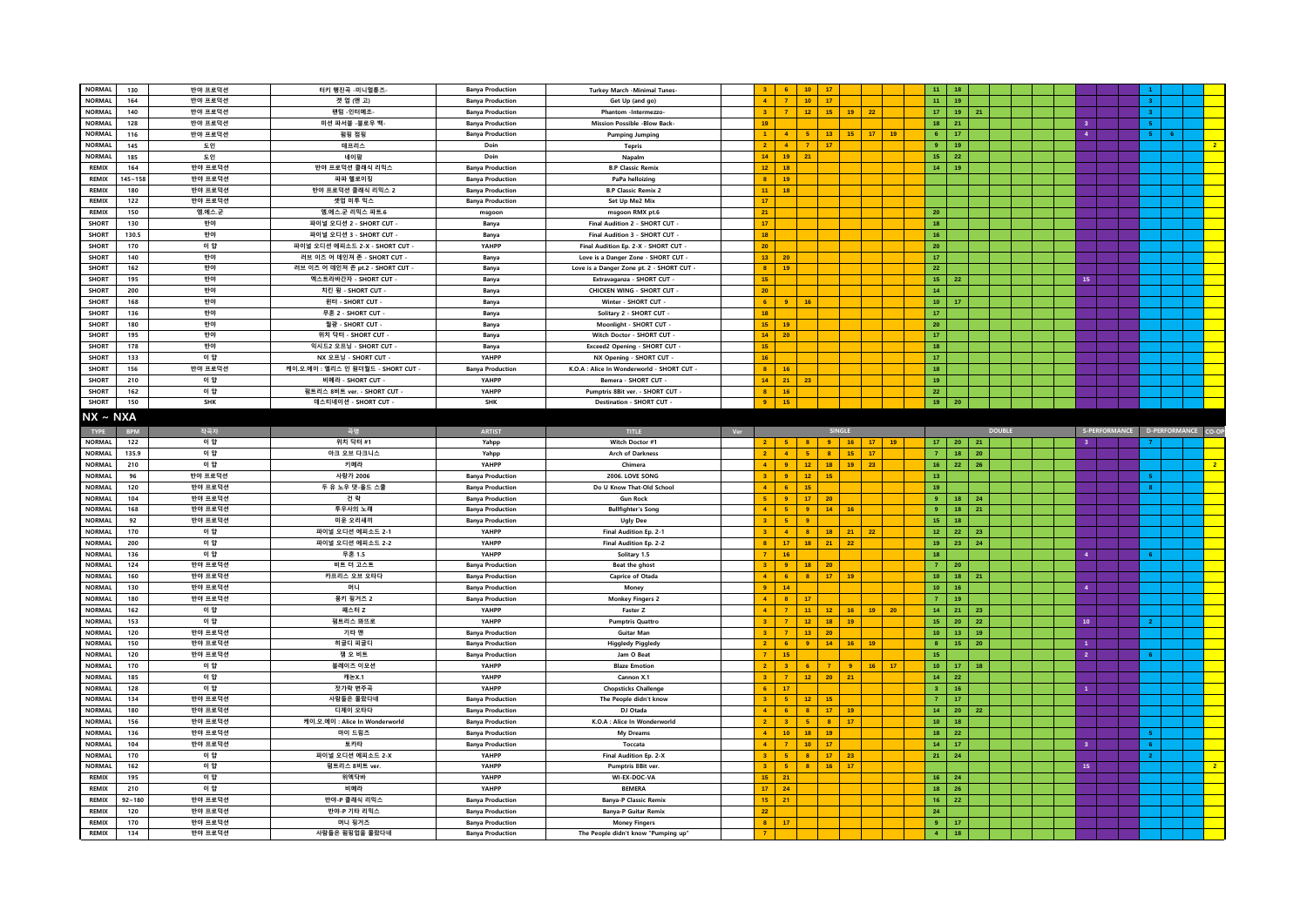| REMIX                          | 104                        | 반야 프로덕션  | 미운 오리 토카타                    | <b>Banya Production</b> | Ugly duck Toccata                        |        | 17                              |                         |                                                       |                       | 18                           |                       |                 |               |    |                         |                                   |  |
|--------------------------------|----------------------------|----------|------------------------------|-------------------------|------------------------------------------|--------|---------------------------------|-------------------------|-------------------------------------------------------|-----------------------|------------------------------|-----------------------|-----------------|---------------|----|-------------------------|-----------------------------------|--|
| REMIX                          | 180                        | 반야 프로덕션  | 카프리스 오브 디제이 오타다              | <b>Banya Production</b> | Caprice of DJ Otada                      |        | 11 <sup>1</sup>                 | 20                      |                                                       |                       | 22                           | 25                    |                 |               |    |                         |                                   |  |
| <b>REMIX</b>                   | 156                        | 반야 프로덕션  | 닥터 케이오에이                     | <b>Banya Production</b> | Dr.KOA                                   |        | $10-1$                          | 18                      |                                                       |                       | 20 <sub>2</sub>              |                       |                 |               |    |                         |                                   |  |
| REMIX                          | $150 - 162$                | 반야 프로덕션  | 터키 바이러스                      | <b>Banya Production</b> | <b>Turkey Virus</b>                      |        | 8 <sup>1</sup>                  | 15                      |                                                       |                       | 11 <sub>1</sub>              |                       |                 |               |    |                         |                                   |  |
| <b>FULL</b>                    | $100 - 162$                | 이 얍      | 러브 이즈 어 댄저 존 2 - FULL SONG · | YAHPP                   | Love is a Danger Zone 2 - FULL SONG -    |        | 19                              |                         |                                                       |                       | 21                           |                       |                 |               |    |                         |                                   |  |
| <b>FULL</b>                    | 120~190                    | 이 얍      | 비트 오브 더 워 2 - FULL SONG      | YAHPP                   | Beat of The War 2 - FULL SONG            |        | 20 <sup>°</sup>                 |                         |                                                       |                       | 21                           |                       |                 |               |    |                         |                                   |  |
| <b>FULL</b>                    | 128                        | 이 얍      | 젓가락 변주곡 - FULL SONG          | YAHPP                   | Chopsticks Challenge - FULL SONG         |        | 15                              |                         |                                                       |                       | 19                           |                       |                 |               |    |                         |                                   |  |
|                                |                            |          |                              |                         |                                          |        |                                 |                         |                                                       |                       |                              |                       |                 |               |    |                         |                                   |  |
|                                | <b>EXCEED ~ ZERO</b>       |          |                              |                         |                                          |        |                                 |                         |                                                       |                       |                              |                       |                 |               |    |                         |                                   |  |
| <b>TYPE</b>                    |                            | 작곡자      | 곡명                           | <b>ARTIST</b>           | <b>TITLE</b>                             | Ver    |                                 |                         |                                                       |                       |                              |                       |                 | <b>DOUBLE</b> |    |                         | S-PERFORMANCE D-PERFORMANCE CO-OF |  |
| <b>NORMAL</b>                  | 130.5                      | 반야       | 파이널 오디션 3                    | BanYa                   | <b>Final Audition 3</b>                  |        | $2^{\circ}$                     | 5 <sub>1</sub>          | $\vert$ 8                                             | 9   16   17           | $17-17$                      | 19                    |                 |               |    | $\overline{\mathbf{3}}$ | -5.                               |  |
| <b>NORMAL</b>                  | 129                        | 반야       | 태동 2                         | BanYa                   | Naissance 2                              |        | 9 <sup>1</sup>                  | 13 <sub>1</sub>         |                                                       |                       | $15-15$                      | 20                    |                 |               |    | $\overline{\mathbf{3}}$ |                                   |  |
| <b>NORMAL</b>                  | 186                        | 반야       | 몽키 핑거즈                       | BanYa                   | <b>Monkey Fingers</b>                    |        | $\mathbf{A}$                    | $\sqrt{5}$              | 9<br>15 <sub>1</sub>                                  |                       | 17 <sub>1</sub>              |                       |                 |               |    | $\overline{\mathbf{5}}$ |                                   |  |
| <b>NORMAL</b>                  | 158                        | 반야       | 블레이징                         | BanYa                   | Blazing                                  |        |                                 | $6\phantom{.}6$         | 17 <sup>°</sup><br>-9                                 | 19                    | 20 <sub>2</sub>              |                       |                 |               |    |                         |                                   |  |
| <b>NORMAL</b>                  | 170                        | 반야       | 펌프 미 아마데우스                   | BanYa                   | <b>Pump Me Amadeus</b>                   |        | 3 <sup>1</sup>                  | 6 <sub>6</sub>          | 11<br>18 <sub>1</sub>                                 |                       | $12 -$                       | 19                    | 21              |               |    |                         |                                   |  |
| <b>NORMAL</b>                  | 162                        | 반야       | 엑스트림                         | BanYa                   | X-Tream                                  |        | 4 <sup>1</sup>                  | $\mathbf{7}$            | 10 <sub>1</sub><br>$15-15$                            | 18                    | $13 -$                       | 20                    |                 |               |    |                         |                                   |  |
| <b>NORMAL</b>                  | 180                        | 반야       | 겟 업                          | BanYa                   | Get Up                                   |        | $\mathbf{A}$                    | $\mathbf{8}$            | 15<br>21                                              |                       | $12 -$                       | 18                    | 23              |               |    |                         |                                   |  |
| <b>NORMAL</b>                  | 195                        | 크래쉬      | 디그니티                         | Crash                   | Dignity                                  | 1.04.0 |                                 | $-5$                    | 14<br>17 <sub>1</sub>                                 | 20                    | $17-1$<br>22                 | 19                    | 24              | 26            |    |                         |                                   |  |
| <b>NORMAL</b>                  | 140                        | 반야       | 제이봉                          | BanYa                   | J Bong                                   |        | 3 <sup>1</sup>                  | $-5$                    | 8 <sub>1</sub><br>$\overline{7}$                      | 15                    | 17 <sup>°</sup>              |                       |                 |               |    |                         |                                   |  |
| <b>NORMAL</b>                  | 145                        | 반야       | 하이 바이                        | BanYa                   | Hi Bi                                    |        | 3 <sup>1</sup>                  | $-5$                    | $\vert$ 8<br>16                                       | 19                    | 8 <sub>1</sub>               | 19                    | 20              |               |    |                         |                                   |  |
| <b>NORMAL</b>                  | 136                        | 반야       | 무혼 2                         | BanYa                   | Solitary 2                               |        | $\mathbf{A}$                    | $\overline{\mathbf{8}}$ | 17 <sup>°</sup><br>-9                                 |                       | 19                           | 21                    |                 |               |    | $\overline{\mathbf{3}}$ | 6.                                |  |
| <b>NORMAL</b>                  | 160                        | 반야       | 캐논 디                         | BanYa                   | Canon D                                  |        | 3 <sup>1</sup>                  | $\overline{7}$          | 17 <sup>°</sup><br>10                                 | 20                    | $12-12$<br>21                | 17 <sub>1</sub>       | 23              |               |    |                         |                                   |  |
| <b>NORMAL</b>                  | $120 - 190$                | 반야       | 비트 오브 더 워 2                  | BanYa                   | Beat of The War 2                        |        |                                 | -5                      | $10-1$<br>6 <sup>1</sup>                              | 16 <sup>°</sup>       | 21<br>$14-14$                | 20                    |                 |               |    |                         |                                   |  |
| <b>NORMAL</b>                  | 180                        | 반야       | 월광                           | BanYa                   | Moonlight                                |        | $\mathbf{A}$                    | $\overline{\mathbf{8}}$ | $10\,$<br>18 <sup>2</sup>                             | 19                    | $11 -$                       | 20                    | 21              |               |    |                         |                                   |  |
| <b>NORMAL</b>                  | 195                        | 반야       | 위치 닥터                        | BanYa                   | <b>Witch Doctor</b>                      |        | $\mathbf{A}$                    | $6\phantom{.}$          | 10 <sub>1</sub><br>17 <sup>2</sup>                    | 19                    | 21<br>$19-1$                 | 22                    | 23              |               |    |                         |                                   |  |
| <b>NORMAL</b>                  | 162                        | 반야       | 러브 이즈 어 댄저 존 pt.2            | BanYa                   | Love is a Danger Zone pt. 2              |        | 4 <sup>1</sup>                  | $\overline{7}$          | $15-15$<br>9 <sup>°</sup>                             | 22                    | 17 <sup>2</sup>              | 23                    |                 |               |    |                         |                                   |  |
| <b>NORMAL</b>                  | 136                        | 반야       | 팬텀                           | BanYa                   | Phantom                                  |        | $\mathcal{D}$                   | $\tau$                  | 18 <sup>°</sup><br>$12\,$                             | 19                    | 13 <sup>°</sup>              | 19                    | 20 <sub>2</sub> |               |    |                         |                                   |  |
| <b>NORMAL</b>                  | 145                        | 반야       | 파파 곤잘레스                      | BanYa                   | Papa Gonzales                            |        | $\blacktriangle$                | $\,$ 6 $\,$             | 16 <sup>°</sup><br>$\mathbf{8}$                       | 22                    | 7 <sup>2</sup>               | $18-1$                | 23              |               |    |                         |                                   |  |
| <b>NORMAL</b>                  | 96                         | 반야       | 점프                           | BanYa                   | Jump                                     |        | $\blacktriangle$                | $\overline{7}$          | 13 <sub>1</sub><br>16 <sub>1</sub>                    |                       | 18 <sup>°</sup>              |                       |                 |               |    |                         |                                   |  |
| <b>NORMAL</b>                  | 162                        | 반야       | 러브 이즈 어 댄져존 pt.2 어나더         | BanYa                   | Love is a Danger Zone pt.2 [Another]     |        | $16-1$                          | 17                      |                                                       |                       |                              |                       |                 |               |    |                         |                                   |  |
| <b>REMIX</b>                   | 184~202                    | 반야       | 트림 북 오브 더 워                  | BanYa                   | Tream Vook of the war                    |        | $13-1$                          | 19                      |                                                       |                       | 15                           | 22                    |                 |               |    |                         |                                   |  |
| <b>REMIX</b>                   | $162 - 170$                | 반야       | 반야 클래식 리믹스                   | BanYa                   | <b>Banya Classic Remix</b>               |        | 13 <sup>°</sup>                 | 19                      |                                                       |                       | $14-14$                      | 20                    |                 |               |    |                         |                                   |  |
| REMIX                          | 99                         | 반야       | 반야 힙합 리믹스                    | BanYa                   | <b>BANYA HIPHOP REMIX</b>                |        |                                 |                         |                                                       |                       | 20 <sub>2</sub>              |                       |                 |               |    |                         |                                   |  |
| <b>FULL</b>                    | 195                        | 크래쉬      | 디그니티 - FULL SONG             | Crash                   | Dignity - FULL SONG                      | 1.04.0 | 15                              | 19                      |                                                       |                       | 18 <sup>°</sup>              | 22                    |                 |               |    |                         |                                   |  |
| REMIX                          | 140~169                    | 반야       | 러브 이즈 어 댄저 존 2 Try To B.P.M  | BanYa                   | Love is a Danger Zone 2 Try To B.P.M     |        | 15 <sub>1</sub>                 | 21                      |                                                       |                       | 16                           | 23                    |                 |               |    |                         |                                   |  |
|                                |                            |          |                              |                         |                                          |        |                                 |                         |                                                       |                       |                              |                       |                 |               |    |                         |                                   |  |
| <b>FULL</b>                    | 160                        | 반야       | 캐논 D - FULL SONG             | Banya                   | Canon D - FULL SONG                      |        | $14 -$                          | 17 <sub>2</sub>         |                                                       |                       | 23                           | 24                    |                 |               |    |                         |                                   |  |
|                                | <b>EXTRA ~ PREX3</b>       |          |                              |                         |                                          |        |                                 |                         |                                                       |                       |                              |                       |                 |               |    |                         |                                   |  |
| <b>TYPE</b>                    | <b>BPM</b>                 | 작곡자      | 곡명                           | <b>ARTIST</b>           | <b>TITLE</b>                             | Ver    |                                 |                         |                                                       | SINGLE                |                              |                       |                 | <b>DOUBLE</b> |    |                         | S-PERFORMANCE D-PERFORMANCE CO-OF |  |
| <b>NORMAL</b>                  | 145                        | 반야       | 닥터 엠                         | BanYa                   | Dr. M                                    |        | $3 -$                           | 6 <sup>1</sup>          | $\overline{\mathbf{8}}$<br>9 <sup>1</sup>             | 12                    | 16<br>11                     | 18                    |                 |               |    |                         |                                   |  |
| <b>NORMAL</b>                  | 150                        | 반야       | 엠페러                          | BanYa                   | Emperor                                  |        | 2 <sup>1</sup>                  | $-5$                    | 8 <sup>1</sup><br>$12 -$                              | 16                    | 17                           |                       |                 |               |    | $\overline{\mathbf{3}}$ | $\overline{\mathbf{3}}$           |  |
| <b>NORMAL</b>                  | 96                         | 반야       | 겟 유어 그루브 온                   | BanYa                   | Get Your Groove On                       |        | $\mathbf{A}$                    | $-6$                    | 12                                                    |                       | $9-1$                        | 22                    |                 |               |    |                         |                                   |  |
| <b>NORMAL</b>                  | 140                        | 반야       | 러브 이즈 어 댄저 존                 | BanYa                   | Love is a Danger Zone                    |        | $\mathbf{R}$                    | $\overline{7}$          | 10 <sup>10</sup>                                      | $17$ 19               | $6-1$                        | $-17$                 | 21              |               |    |                         |                                   |  |
| <b>NORMAL</b>                  | 136                        | 반야       | 마리아                          | BanYa                   | Maria                                    |        |                                 | 11                      | 15<br>18                                              |                       | 15                           | 20                    |                 |               |    |                         |                                   |  |
| <b>NORMAL</b>                  | 124                        | 반야       | 미션 파서블                       | BanYa                   | <b>Mission Possible</b>                  |        | 5 <sup>1</sup>                  | $\overline{7}$          | 13 <sub>1</sub><br>19                                 |                       | 8 <sup>1</sup>               |                       |                 |               |    |                         |                                   |  |
| <b>NORMAL</b>                  | 118                        | 반야       | 마이웨이                         | BanYa                   | My way                                   |        | 3 <sup>1</sup>                  | $-5$                    | 14 <sub>1</sub><br>$\overline{8}$                     |                       | $15 -$                       | 18                    |                 |               |    | $\overline{2}$          | $\overline{4}$                    |  |
| <b>NORMAL</b>                  | 92                         | 반야       | 포인트 브레이크                     | BanYa                   | <b>Point Break</b>                       |        | 3 <sup>1</sup>                  | $-6$                    | $\overline{9}$<br>13 <sup>°</sup>                     |                       | $9+$                         | 14                    |                 |               |    | $\overline{\mathbf{3}}$ | $\epsilon$                        |  |
| <b>NORMAL</b>                  | 124                        | 반야       | 스트리트 쇼다운                     | BanYa                   | Street show down                         |        |                                 | 15                      |                                                       |                       | 13 <sup>°</sup>              | 18                    |                 |               |    | $\overline{4}$          | -6                                |  |
| <b>NORMAL</b>                  | 110.8                      | 반야       | 탑 시티                         | BanYa                   | <b>Top City</b>                          |        |                                 | 6                       | 12<br>20 <sup>°</sup>                                 |                       | 7 <sup>1</sup>               | 20                    |                 |               |    |                         |                                   |  |
| <b>NORMAL</b>                  | 168                        | 반야       | 윈터                           | BanYa                   | Winter                                   |        | $\mathbf{A}$                    | $\overline{7}$          | 10 <sub>1</sub><br>16                                 | 19                    | $12 -$                       | 17 <sup>2</sup>       | $20\,$          |               |    |                         |                                   |  |
| <b>NORMAL</b>                  | 210                        | 반야       | 월 오 더 위스프                    | BanYa                   | Will-O-The-Wisp                          |        | 2 <sup>7</sup>                  | 5                       | 11<br>$14-14$                                         | 19                    | $13 -$                       | 14                    | 20              | 21            | 25 |                         |                                   |  |
| <b>NORMAL</b>                  | 140                        | 반야       | 틸 디 엔드 오브 타임                 | BanYa                   | Till the end of time                     |        | $\mathcal{D}$                   | $\overline{4}$          | $13 -$<br>$\overline{9}$                              | $-17$                 | 8 <sup>1</sup>               | $13-1$                | $161$           |               |    |                         | $\mathbf{R}$                      |  |
| <b>NORMAL</b>                  | 148                        | 반야       | 오이 오이 오이                     | BanYa                   | Oy Oy Oy                                 |        | $\blacktriangle$                | $\,$ 6 $\,$             | 13 <sup>°</sup><br>$\mathbf{8}$                       |                       | 13 <sup>°</sup>              |                       |                 |               |    | $\bar{2}$               | $\overline{3}$                    |  |
| <b>NORMAL</b>                  | 118                        | 반야       | 위 윌 밋 어게인                    | BanYa                   | We will meet again                       |        | $\mathbf{A}$                    | $\overline{\mathbf{8}}$ | 13 <sup>°</sup><br>14 <sub>1</sub>                    |                       | 8 <sub>1</sub>               |                       |                 |               |    |                         |                                   |  |
| <b>NORMAL</b>                  | 111                        | 반야       | 미스 에스 스토리                    | BanYa                   | Miss S' story                            |        | $5-1$                           | 19                      |                                                       |                       | $19-1$                       |                       |                 |               |    | 3 <sup>°</sup>          |                                   |  |
| <b>NORMAL</b>                  | 120                        | 반야       | 셋 미 업                        | BanYa                   | Set me up                                |        | 2 <sup>1</sup><br>$\mathcal{D}$ | $\overline{4}$          | 6 <sup>1</sup><br>-9                                  | 13                    | 16 <sup>°</sup>              |                       |                 |               |    | 4 <sup>1</sup>          | 4 <sup>1</sup><br>$\overline{7}$  |  |
| <b>NORMAL</b>                  | 122                        | 반야       | 댄스 위드 미                      | BanYa                   | Dance with me                            |        |                                 | $\overline{4}$          | 12 <sup>2</sup><br>-6                                 | 14                    | 15                           |                       |                 |               |    | $\overline{4}$          | 6 <sup>7</sup><br>$\mathbf{A}$    |  |
| <b>NORMAL</b>                  | 184                        | 반야       | 부크                           | BanYa                   | Vook                                     |        | $\mathbf{A}$                    |                         | 15 <sub>1</sub><br>$\overline{9}$                     | 17 <sup>2</sup>       | $13 -$<br>20                 | 19                    | ${\bf 20}$      |               |    |                         |                                   |  |
| <b>NORMAL</b>                  | 180                        | 반야       | 우편마차<br>비                    | BanYa                   | <b>Csikos Post</b>                       |        | $\mathbf{A}$                    | $\overline{7}$          | 11 <sub>1</sub><br>$\mathbf{a}$                       | 13                    | 8 <sub>1</sub>               | $16-1$                | $22\,$          |               |    |                         |                                   |  |
| <b>NORMAL</b>                  | 160                        | 반야       |                              | BanYa                   | Bee                                      |        | $\mathbf{A}$                    | $\mathbf{7}$            | 10 <sub>1</sub><br>$12 -$                             | 16                    | 19<br>$12 -$                 | 20                    | 22              | 24            |    |                         |                                   |  |
| <b>NORMAL</b><br><b>NORMAL</b> | 150                        | 반야       | 티 갱<br>헬로우                   | BanYa<br>BanYa          | D Gang                                   |        |                                 | 6 <sub>o</sub><br>16    | 11 <sub>1</sub><br>18                                 |                       | 7 <sup>2</sup><br>$\bullet$  | $15-15$<br>18         | 17              |               |    |                         |                                   |  |
|                                | 140                        | 반야       |                              |                         | Hello                                    |        |                                 | -5                      | 9                                                     |                       |                              |                       |                 |               |    |                         |                                   |  |
| <b>NORMAL</b><br><b>NORMAL</b> | $140 - 202$<br>$100 - 107$ | 반야<br>반야 | 비트 오브 더 워<br>컴투미             | BanYa<br>BanYa          | Beat of The War<br>Come to Me            |        | $\mathbf{A}$                    | 6                       | 11 <sub>1</sub><br>11 <sub>1</sub><br>13 <sup>°</sup> | 16 <sub>1</sub><br>17 | $13-1$<br>18<br>21<br>$13-1$ | 19<br>14 <sub>1</sub> | 23              |               |    | -3.                     |                                   |  |
| <b>NORMAL</b>                  | 200                        | 반야       | 치킨 윙                         | BanYa                   | <b>CHICKEN WING</b>                      |        | $\mathbf{A}$                    | $6\phantom{.}$          | 9<br>$11 -$                                           | $-17$                 | 20<br>21<br>$13-1$           | $-17$                 | 22              |               |    |                         |                                   |  |
| <b>NORMAL</b>                  | 197                        | 반야       | 라젠스키 캉캉                      | BanYa                   |                                          |        | $\mathbf{R}$                    | 13                      | 16<br>20 <sub>2</sub>                                 |                       | $17-1$                       | 22                    |                 |               |    |                         |                                   |  |
| <b>NORMAL</b>                  | 189                        | 반야       | 파이널 오디션 에피소드 1               | BanYa                   | Radetzky Can Can<br>Final Audition Ep. 1 |        | $\mathbf{A}$                    | $\overline{7}$          | $\mathbf{8}$<br>13 <sup>°</sup>                       |                       | 13 <sup>°</sup><br>$16$ 20   | 22                    | 23              |               |    |                         |                                   |  |
| REMIX                          | 200                        | 반야       | 엑스트라 반야 리믹스                  | Banya                   | <b>EXTRA BanYa Remix</b>                 |        | 11                              | 21                      |                                                       |                       | 14 <sup>°</sup>              |                       |                 |               |    |                         |                                   |  |